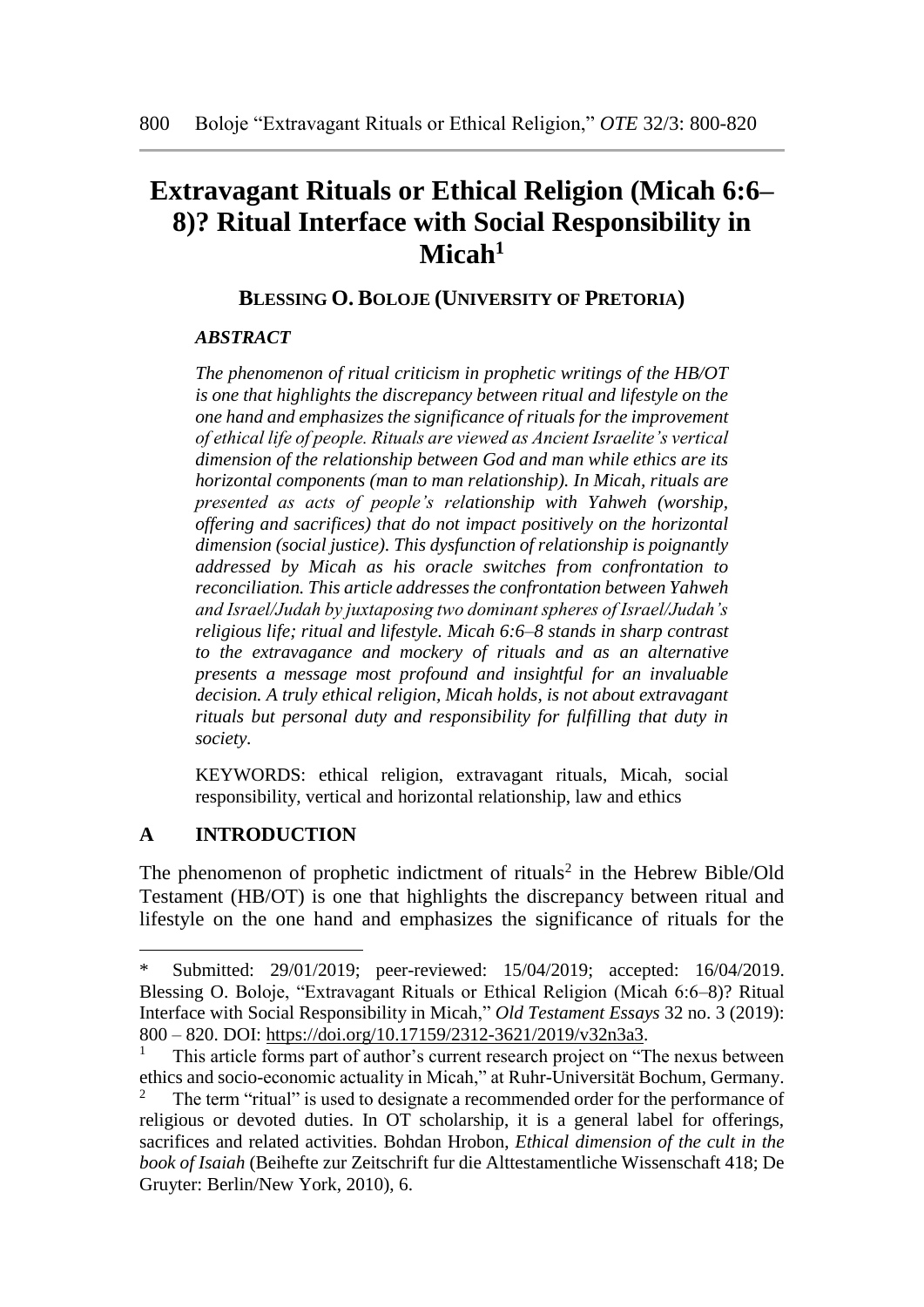improvement of ethical life of people in covenant community and society on the other hand.<sup>3</sup> As an essential domain of both private and public worship, the cult<sup>4</sup> plays a vital role in the religious life of ancient Israelite community.<sup>5</sup> Israel's cult is conceived as direct witness to and epitome of the dynamic practice of intimacy with Yahweh (in his very essence and character as sovereign and gracious). This dynamic relationship obviously becomes not only a necessary support for ethical intentions but a testimony about one who behaves in an ethical manner. Consequently, the prophetic polemics about the cult becomes very pointed when there is an imbalance in the divine-human relationship.<sup>6</sup> The rhetorical features that one finds in cult critical texts are those that compel the audience and/or readers to focus on the significance of ethical behaviour of ritual practitioners.<sup>7</sup>

Employing different strategies and theological methodologies to the situations of their time, prophets such as Amos, Hosea and Isaiah speak with a vehemence of interest regarding the inseparable connection between cult (rituals) and ethics. Their criticism does not categorically denounce cultic and/or ritual actions, the decency of the sacrifices, or even the devoutness with which the sacrifices are offered. Rather, these prophets enthusiastically criticize the absence of moral integrity in the lives of the worshippers (cf. Amos 5:21–24; 8.4–6; Hos 4:4–6; 6:1–6; Isa 1:10–17). They decried and denounced a superciliously blossoming and extravagant cult, but such that was bereft of any sense of social obligations towards the weak and helpless within the society.<sup>8</sup> Thus they charged the people not only to perform rituals but to embody their performance of rituals with suitable, sustainable, healthy, merciful and ethical attitudes toward one another. Such appropriate ethical behaviour helps to define the cult/rituals as either viable or outrageous.<sup>9</sup>

<sup>3</sup> John Barton, "The Prophets and the Cult," in *Temple and Worship in Biblical Israel.* Proceedings of the Oxford Old Testament Seminar (ed., John Day; New York: T&T Clark, 2007), 111–112.

All forms of ritual activities, whether public or private that are connected with homage to a deity, are treated under the term cult. Roland de Vaux, *Ancient Israel: Its Life and Institutions* (trans., John McHugh, The Biblical Resource Series 3; Grand Rapids, MI: Eerdmans, 1997), 271.

<sup>5</sup> Walter Brueggemann, *Theology of the Old Testament: Testimony, Dispute, and Advocacy* (Minneapolis: Fortress Press, 1997), 650.

<sup>6</sup> Brueggemann, *Theology of the Old Testament*, 678.

<sup>7</sup> Hrobon, *Ethical dimension of the cult in the book of Isaiah*, 10.

<sup>8</sup> Rick R. Marrs, "Micah and a Theological Critique of Worship," *Worship and the Hebrew Bible: Essays in Honour of John T. Willis* (eds., M. P. Graham, R. R. Marrs and S. L. McKenzie, JSOT Supplement Series 284; Sheffield: Sheffield Academic Press, 1999), 184–203 (184).

<sup>9</sup> Theresa V. Lafferty, *The Prophetic Critique of the Priority of the Cult: A Study of Amos 5:21–24 and Isaiah 1:10–17* (Parkway: UMI Dissertation Publishing, 2010), 13.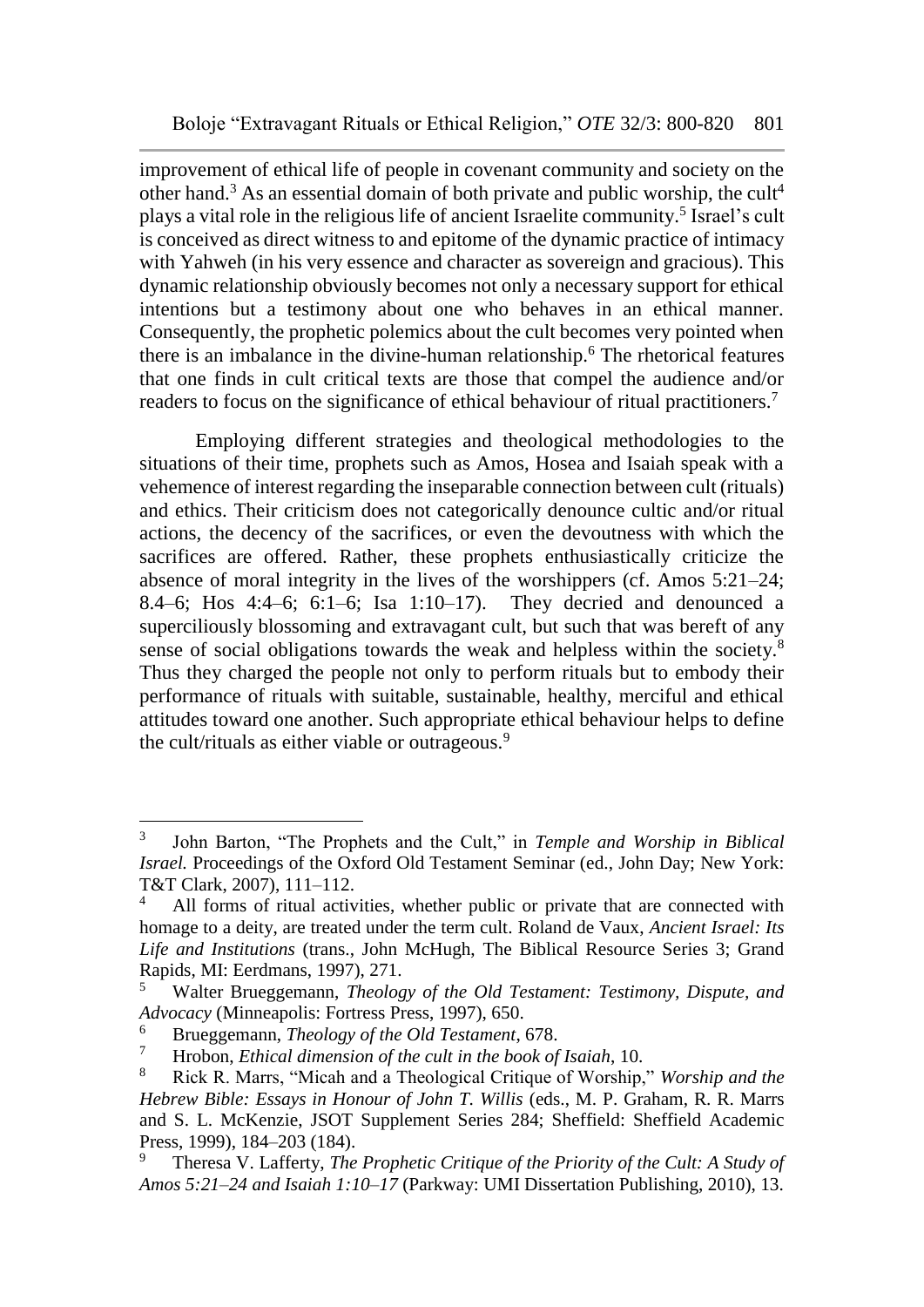#### 802 Boloje "Extravagant Rituals or Ethical Religion," *OTE* 32/3: 800-820

These prophets are well known for their efforts to right the discrepancy in Israelite religion that focuses on the significance of rituals but diminished the necessity of morality. In their midst, however, is a relatively less-known but obviously very persuasive Micah. In the book of Micah, rituals are presented as expressions of people's relationship with Yahweh (worship, offering and sacrifices) that do not impact positively on the horizontal dimension (social responsibility). This imbalance of relationship is poignantly addressed by Micah as his oracle switches from confrontation to reconciliation. The confrontation begins with a summons (6:1), indictments or interrogation of the accused (6:2– 3), recitation of Yahweh's (6:4–5), rejection of extravagant rituals as means of reconciliation (6:6–7), and a verdict that is sketched out by the crowning verse (6:8); fittingly regarded and celebrated as the ultimate definition of ethical religion and as one of the supreme ethical discoveries of the history of religion. This article addresses the confrontation between Yahweh and Israel/Judah by juxtaposing two dominant spheres of Israel/Judah's religious life; ritual and lifestyle. The article holds that a truly ethical religion is not about extravagant rituals but personal duty and responsibility for fulfilling that duty in society. In the following sections, the article explores the literary portrayer of the prophetic character of Micah and his relative historical context. It attempts to determine the literary context, literary feature and structure of Micah 6:6–8 before analysing the particular passage that is germane to an understanding of Israel/Judah's ritual and ethical life. Micah 6:6–8 stands in sharp contrast to the extravagance and mockery of rituals and as an alternative presents a message most profound and insightful for an invaluable decision.

# **B LITERARY PORTRAYER OF MICAH AND HIS HISTORICAL CONTEXT**

The name Micah is set as the eponymous prophet of the book of Micah. It is a shortened form,<sup>10</sup> whose meaning is a rhetorical question: "who is like Yahweh?" The canonical book itself has for several decades been a battlefield for critical scholarship, with two key questions dominating the debate namely; issue of origin and final shape of the book. In attempts to answer these questions, the literary-critical methodology has been used by scholars. Literary, historical and theological criteria on the one hand, attempts to determine what was original to the prophet and what came from other and later hands. On the other hand, the form and redaction-critical methodology focuses on the final shape of the book. These approaches have led to the search for and evaluation of the different

 $10$  Jeremiah 26:18 alternates between the short form (מִיכָה) in Micah 1:1 and the long form (מִיכֵה) in 2 Chronicles 13:2. In this article, the name Micah implies the literary prophetic image of the character presented set as the eponymous prophet of the Book of Micah.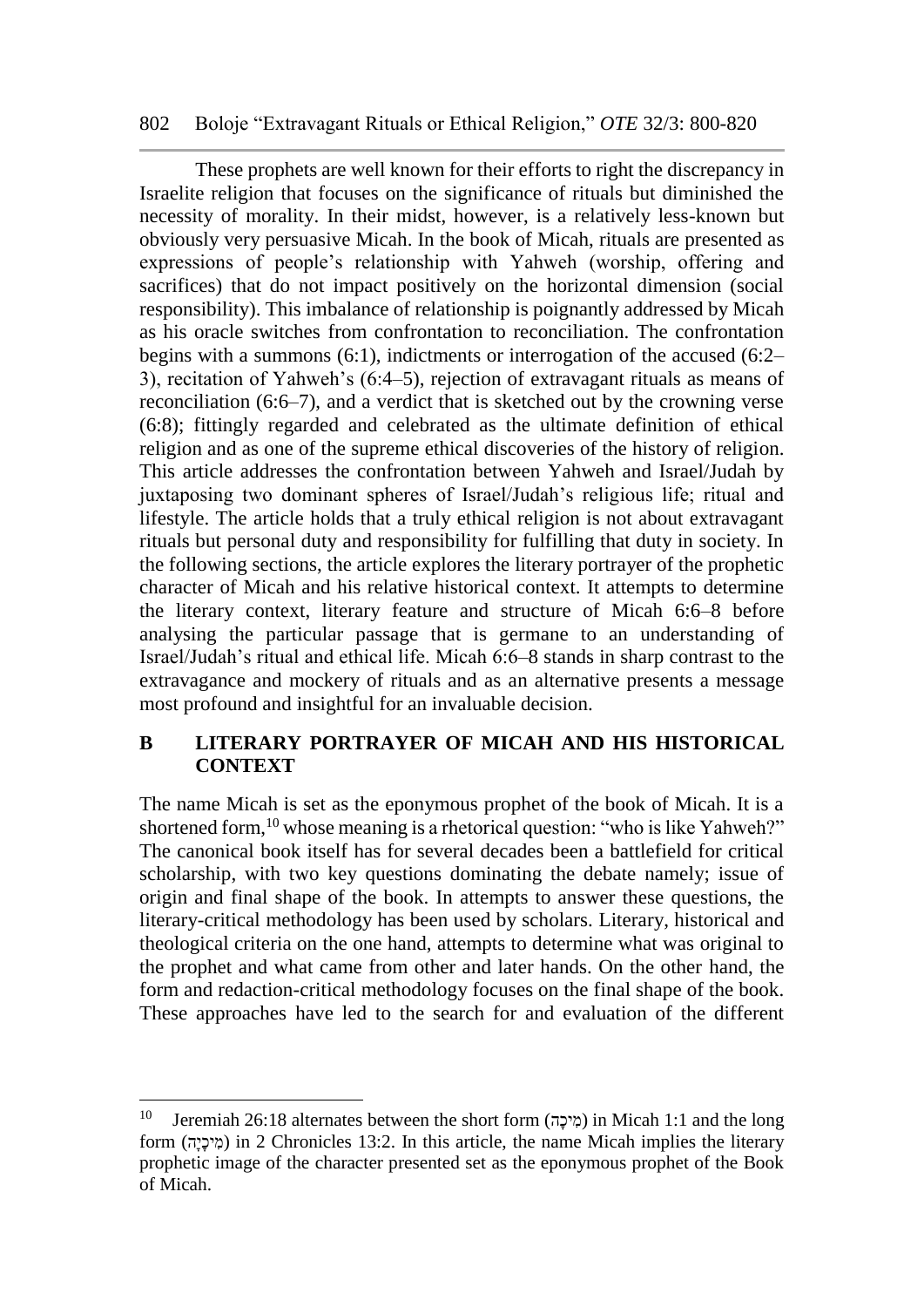traditional points of view represented in different layers of the book.<sup>11</sup> Micah's name stresses the transcendence and incomparability of Yahweh; who is concerned with and committed to existential matters of human reality.<sup>12</sup> He was known by his hometown Moresheth (1:1, 14; cf Jer 26:17–18), probably identified with Moresheth-Gath, $^{13}$  and situated as it was in the lowlands between the Philistine plain on the west and the Central Mountain Range on the east, in the south-western part of Judah. $14$ 

Micah's genealogy or parentage and original occupation are unknown. Consequently, the spectrum of speculation becomes inevitable.<sup>15</sup> He must have been from the tribe of Judah since his hometown is situated in the territory of Judah. His identification with his hometown rather than his parentage in the opening verses suggests that he was regarded as an outsider by his contemporaries with whom he ministered in the Judean territories of Jerusalem. Some interpreters hold that he was not a professional prophet,  $16$  but a leader of a revolutionary movement<sup>17</sup> and a Levite or dissident priest.<sup>18</sup> He was probably a farmer in the agrarian community of Moresheth, since he is familiar with and utilizes imageries common to farming.<sup>19</sup> According to Stephen G. Dempster, "He

 $11\,$ <sup>11</sup> Rex Mason, *Micah, Nahum, and Obadiah* (New York: T&T Clark International, 2004), 27. In a previous article, I addressed issues on the debate regarding structure, approaches and unity of the book of Micah. See B.O. Boloje, "Micah's Theory of the Justice of Judgement (Micah 3:1–12)," *Journal for Semitics* 26/2 (2017):689–710 (693– 697).

<sup>12</sup> James L. Mays, *Micah: A Commentary* (London: SCM Press Ltd., 1976), 1; Stephen G. Dempster, *Micah* (The Two Horizons Old Testament Commentary; Grand Rapids, Michigan: William B. Eerdmans Publishing Company, 2017), 2.<br><sup>13</sup> Erancis J. Andersen and David Noel Ereedman hold that the name w

<sup>13</sup> Francis I. Andersen and David Noel Freedman hold that the name was assigned to Jerusalem, probably as a "derogatory" term employed by the city-dweller to refer to the "rustic." Francis I. Andersen and D. N. Freedman, *Micah: A New Translation with Introduction and Commentary* (AB 24E; New York: Doubleday, 2000), 109.

<sup>14</sup> Philip J. King, *Amos, Hosea, Micah-An Archaeological Commentary*  (Philadelphia: The Westminster Press, 1988), 60; John H. Walton, Victor H. Matthews and Mark W. Chavalas, eds., *The IVP Bible Background Commentary Old Testament*  (Downers Grove: Inter-Varsity Press, 2000), 780–81.

<sup>15</sup> Delbert R. Hillers, *Micah: A Commentary on the Book of the Prophet Micah*  (Philadelphia: Fortress Press, 1984), 14; Mays, *Micah*, 15.

<sup>16</sup> See Joseph Blenkinsopp, *A History of Prophecy in Israel* (Louisville: Westminster John Knox Press, 1996), 95; Ralph L. Smith, *Micah-Malachi: Word Biblical Commentary 32* (Waco: Word Books, 1984), 4; Bruce V. Malchow, "The Rural Prophet: Micah," *Currents in Theology and Mission* 7 (1980): 48–52 (48).

<sup>17</sup> David Pawson, *Unlocking the Bible: A Unique Overview of the Whole Bible*  (London: Collins, 2003), 525.

<sup>18</sup> Juan I. Alfaro, *Micah: Justice and Loyalty* (Grand Rapids: Eerdmans, 1996), 4.

<sup>19</sup> His many references to agricultural imageries indicate his familiarisation with agricultural economy or personal knowledge of land, farming, crops and animals production: the plantings of a vineyard (1:6), lamenting like the jackals and mourning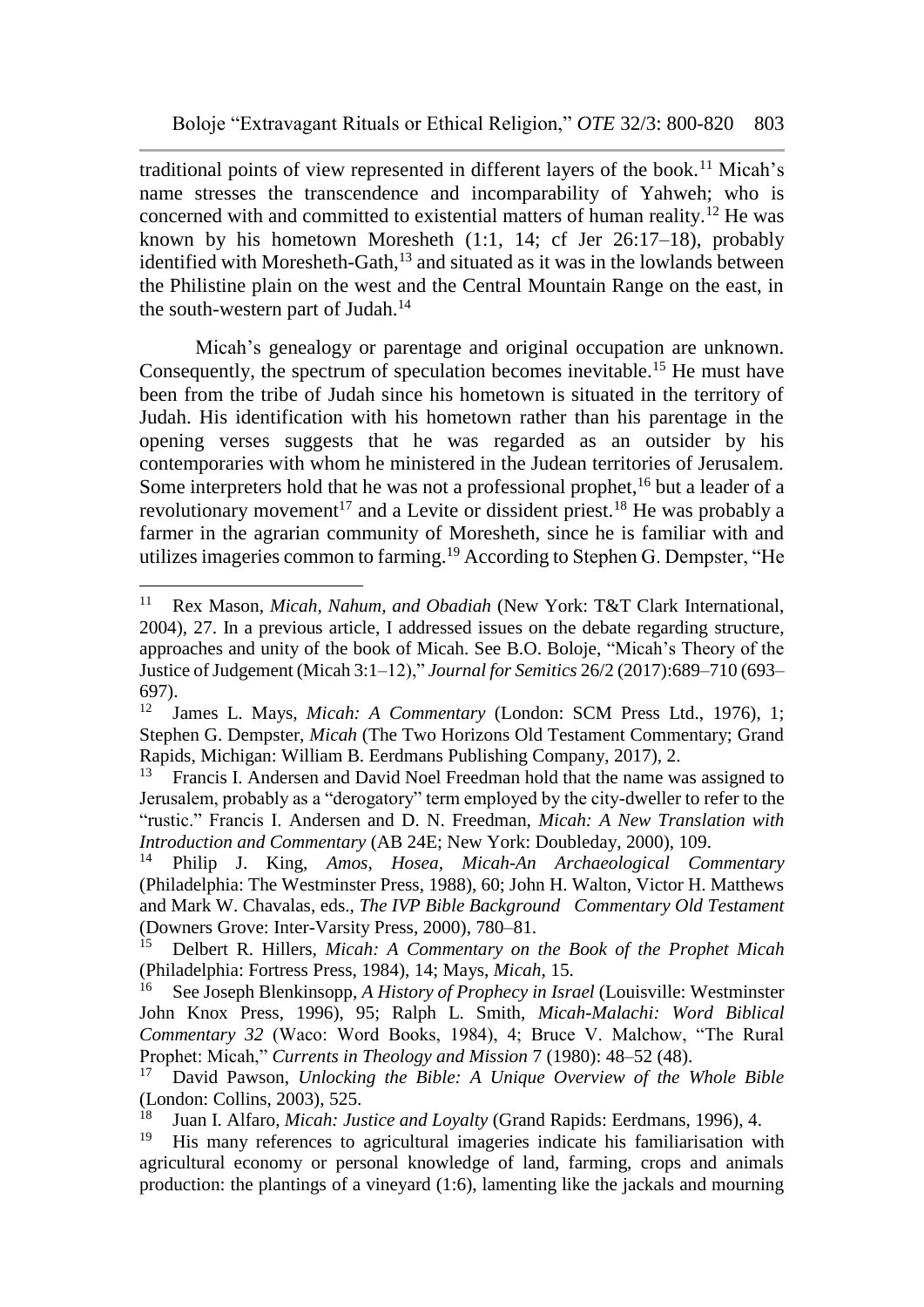certainly identified with the members of his village whose small farms were being swallowed up by wealthy landowners  $(2:1–4).$ <sup>20</sup> H.W. Wolff holds that Micah was a leading Moresheth city councilman or elder who served as an advocate of justice for his people, presenting the plights of the peasant farmers and poor to the rich and influential in Jerusalem. This might also account for his literacy (cf. Mic  $3:1$ ).<sup>21</sup>

The general historical context, of course, of his prophetic ministry is indicated by the historical superscription (1:1), during the reigns of kings of Judah, namely Jotham, Ahaz, and Hezekiah.<sup>22</sup> These kings are, however, not explicitly mentioned by Micah in his documented oracles.<sup>23</sup> While the historical superscription indicates the significance of history in understanding the biblical message of Micah, it is very instructive to observe that the book omits reference to the northern kings of Israel in its chronology.<sup>24</sup> Certainly, the address of Micah's message clearly states Samaria and Jerusalem (1:1) and the first oracle directly refers to Samaria (1:2–7). Micah's oracle (6:9–16) with reference to the

<sup>23</sup> Dempster, *Micah*, 9.

like the ostriches  $(1: 8)$ , the baldness of the eagle  $(1:16)$ , fields and homes  $(2:2-4)$ , the ploughing of field (3:12), the beating of swords into ploughshares, and spears into pruning hooks (4:3), fig tree and vine (4:4), the gathering of sheaves to the threshing floor (4:12), the dew and rain on plants (5:7), a lion among sheep; sowing and reaping  $(6:15)$ , treading olives and grapes  $(6:15)$ , the picking of fruit, grapes, and figs  $(7:1)$ , the briars as hedges (7:4), and the extension of fields' boundary markers (7:11).<br><sup>20</sup> Dempster *Micah* 6: Payson *Unlocking the Bible* 525

<sup>20</sup> Dempster, *Micah*, 6; Pawson, *Unlocking the Bible*, 525.

<sup>21</sup> Hans Walter Wolff, *Micah*: *A Commentary* (trans., Gary Stansell; Minneapolis: Augsburg Fortress, 1990), 6–7. See also, Eric A. Mitchell, "Micah - The Man and His Times," *Southwestern Journal of Theology* 46 (2003): 57–76 (67).<br><sup>22</sup> D. N. Premnath "Amos and Hosea: Sociobistorical Backgra

D. N. Premnath, "Amos and Hosea: Sociohistorical Background and Prophetic Critique," *Word & World* 28/ 2 (2008): 125–132 (126); James D. Nogalski, *The Book of the Twelve: Micah-Malachi* (Macon, Georgia: Smyth & Helwys Publishing, Inc., 2011), 511. Micah is identified as a younger contemporary of Isaiah (Isa 1:1), both of whom prophesied in Jerusalem and Judah, the home of royal and Zion theology. David M. Carr, *An Introduction to the Old Testament: Sacred Texts and Imperial Contexts of the Hebrew Bible* (Chichester: John Wiley & Sons Ltd., 2010), 117. From the theological perspective of Deuteronomistic editors, "1–2 Kgs evaluates rulers on how faithfully they promote exclusive worship of YHWH in Jerusalem: Jotham receives positive marks, even though people worshiped at 'high places' (e.g., 1 Kgs 14:22–23); Ahaz is judged as idolatrous (2 Kgs 16); and Hezekiah is praised for destroying worship sites outside Jerusalem (2 Kgs 18:4–5)." J. M. O'Brien, *Micah* (Wisdom Commentary 37; Collegeville, Minnesota: Michael Glazier Book, 2015), 2.<br><sup>23</sup> Dempster *Micah* 9

Prophetic editors normally omitted reference to the northern kings from the historical superscriptions, especially for the prophets of the southern kingdom. Sometimes a northern king will be mentioned for prophets of the northern kingdom, following a long dynastic reign, but only after the relevant kings of Judah (Hos 1:1; Am 1:1).The only obvious evidence of the mention of a northern king is Jeroboam II, who essentially completed a dynasty of Jehu that was sanctioned by the prophets. Dempster, *Micah*, 62.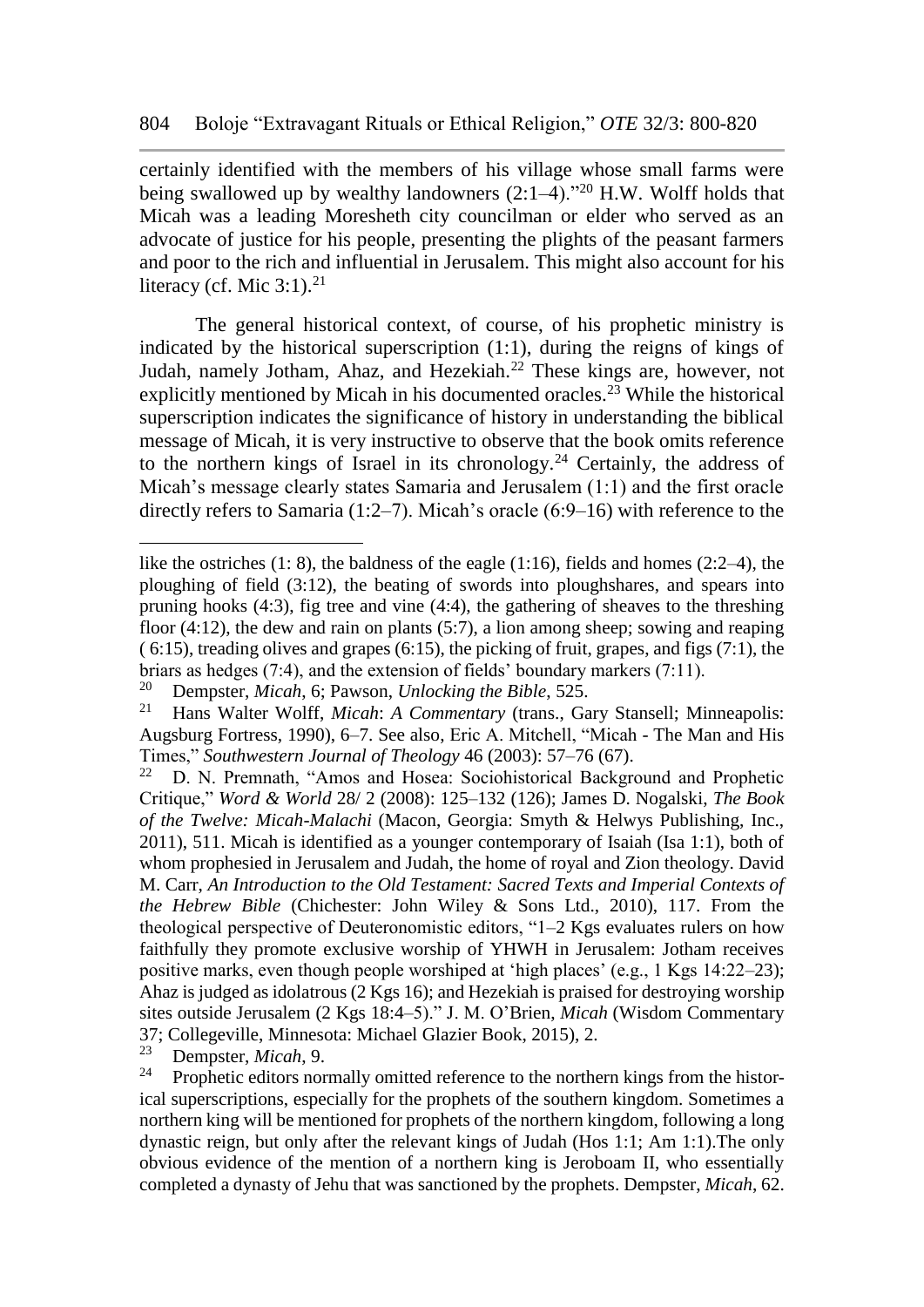statutes of Omri and the counsels of the house of Ahab is more relevant to the northern kingdom than to the southern. Obviously, Micah's major concern was Judah and Jerusalem, and the presence of Samaria in the final version of the book serves as a powerful warning to Judah.<sup>25</sup> The uniqueness of Micah's prophecy is seen in his application of the historical lesions of the fate of Samaria  $(1:1, 5-7)$ to the reality of Judah and Jerusalem (1:5, 9; 3:9–12).

The major political events that shaped the backdrop to Micah's ministry are found in the records of 2 Kings 15–19. These texts show that these kings functioned during the eighth-century Neo-Assyrian political and ideological dominance of the ANE.<sup>26</sup> They relate various Assyrian swipes on the region including the capture of Samaria in 722/721 BCE and the siege of Jerusalem in 701 BCE.<sup>27</sup> In light of the general historical constraints indicated in the opening verse, there is obviously some liberty for establishing precise time frame for Micah's oracles. If Micah's prophetic ministry began at the beginning of Jotham's reign immediately after his father's death (742 BCE) to the close of Hezekiah's reign (687 BCE), this would be a maximum period of fifty-five years. The minimum years, would be in the last years of Jotham until the first year of the reign of Hezekiah, which would be about twenty-two years. However, the natural context for many of Micah's oracles, especially his judgment oracles (1:8–16; 3:9– 12), most likely should extend until shortly after the Assyrian crisis around 701 BCE, thus consisting of a period of nearly thirty-five years.<sup>28</sup> Micah addresses a distinctive aspect of society and of political situation and life. The oracles are seen against the background of a community in which the citizens are under authority. Consequently, its political structure can only be examined by paying attention to the events that shaped the life of the community under authority.<sup>29</sup>

### **C LITERARY CONTEXT, FEATURE AND STRUCTURE OF MICAH 6:6–8**

Micah 6:6–8 is a sub-unit of 6:1–8 that falls within the third movement section  $(6-7)$  in the book of Micah.<sup>30</sup> In its literary context, this didactic dialogue unit

<sup>25</sup> Dempster, *Micah*, 63.

<sup>26</sup> Donald E. Gowan, *Theology of the Prophetic Books: The Death and Resurrection of Israel* (Louisville: Westminster John Knox Press, 1998), 50; Iain Provan, V. Philips Long and Tremper Longman III, *A Biblical History of Israel* (Louisville: Westminster John Knox Press, 2003), 271–273.<br><sup>27</sup> O'Prion Missh 2.

<sup>27</sup> O'Brien, *Micah*, 2.

<sup>&</sup>lt;sup>28</sup> Dempster, *Micah*, 61.<br><sup>29</sup> David J Reimer 'The l

<sup>29</sup> David J. Reimer, "The Prophet Micah and Political Society," in *Thus Speaks Ishtar of Arbela*: *Prophecy in Israel, Assyria, and Egypt in the Neo-Assyrian Period* (eds., Robert P. Gordon and Hans M. Barstad; Winona Lake, Indiana: Eisenbrauns, 2013), 203–224  $\frac{(211)}{30}$ 

Various arguments exist in Micah studies regarding the structure of the book. Kenneth H. Cuffey underscores a four-fold structural division: 1:2–2:13; 3:1–4:8; 4:9–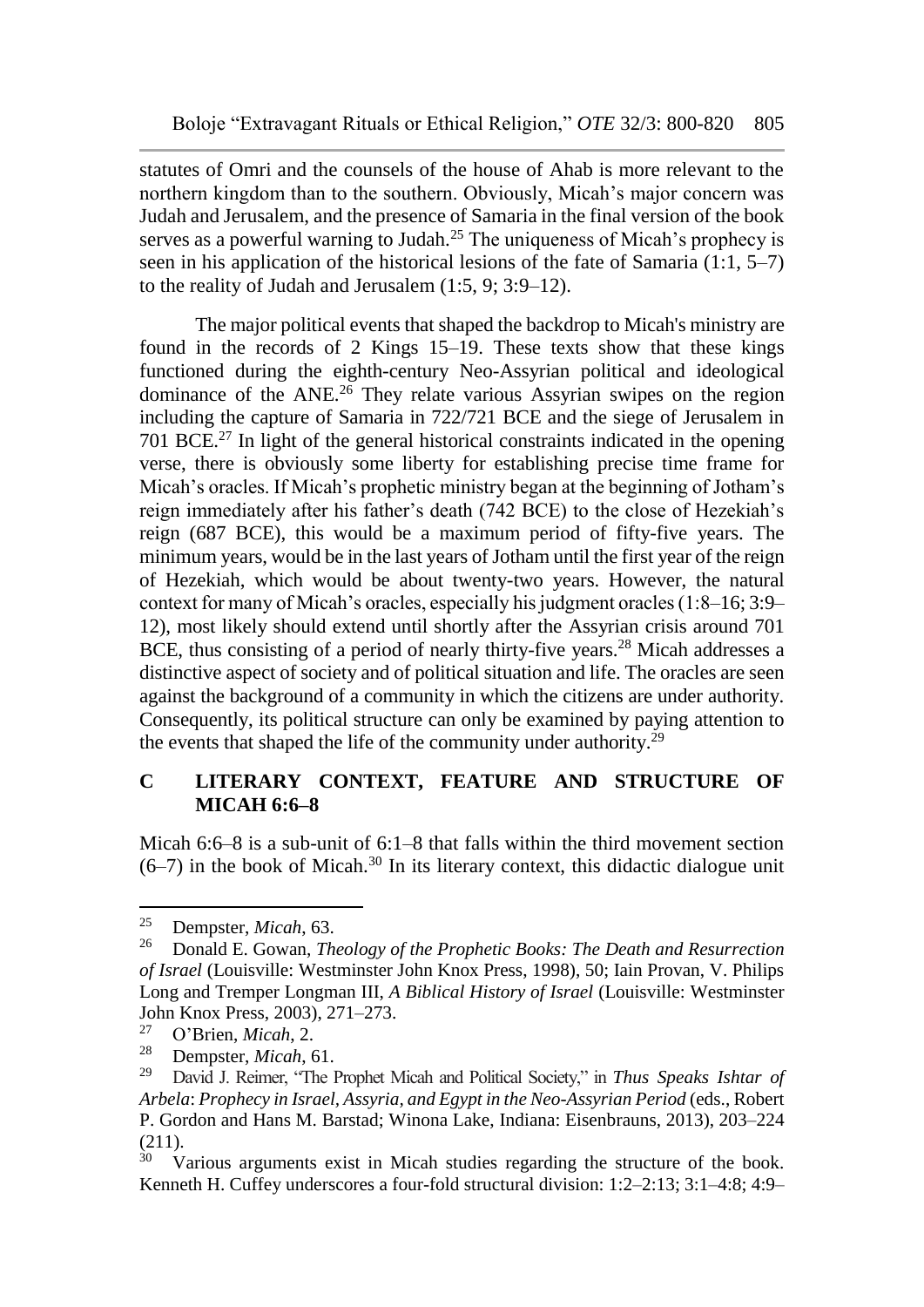(6:1–8) is not specifically anchored in the world of the text to any particular settings, place, time, and location.<sup>31</sup> Thus like the rest of other units in the book of Micah, the reading falls within an eighth century setting that assumes knowledge of Judah's story on several levels as well as evoke echoes of the looming Assyrian invasion.<sup>32</sup> The oracle was probably first delivered at a temple where a larger number of worshippers were gathered, as it is an indictment of them and not about specific leaders. Illuminating the probability that the prophet presented this oracle in the sanctuary at Jerusalem are, Torah teachings with its sacred history, pronouncements of priests, the fragrance of sacrifices and the call to an ethical life. One can imagine the Assyrian crisis of 701 BCE while the people were attempting to make atonement for their transgressions.<sup>33</sup> Concerning the didactic thrust of the unit, Wolff makes this remark, "A didactic sermon-inoutline, the passage leads the reader from the present reality of Yahweh's great deeds of salvation, through a discussion of inappropriate cultic responses, and then on to clear statements of 'what is good' for human beings."<sup>34</sup>

A hypothetical priestly or more precisely a liturgical textual setting could be envisaged as an antecedent of 6:1–8. Thus the close relationship of this unit with the cult indicates that the oracle "derives from temple ceremonial 'in einer kultischen Gerichtszene'."<sup>35</sup> In his form critical interpretation of Micah 6:1–8, Paul L. Watson submits that the Sitz *im Leben* of the unit is probably, where

<sup>5:14;</sup> and 6:1–7:20. Kenneth H. Cuffey, "The Coherence of Micah: A review of Proposals and a New Interpretation" (DPhil. dissertation, Drew University, 1987), 301– 304. Advocates of a three-fold division: the book of doom  $(1:2-3:12)$ ; the book of vision  $(4:1-5:14)$ ; the book of contention and conciliation  $(6:1-7:20)$  includes, Andersen and Freedman, *Micah*, 7–14; Walter Brueggemann, *An introduction to the Old Testament: The Canon and Christian Imagination* (Louisville, KY: Westminster John Knox, 2003), 234–235; Bruce K. Waltke, "Micah," in *The Minor Prophets: An Exegetical and Expositional Commentary* (ed., Thomas Edward McComiskey; Grand Rapids: Baker Books, 1998), 591–764 (594). Still there are those in favour of two distinct two-fold divisions: Micah1–5 and 6–7; or 1–3 and 4–7. See Daniel L. Smith-Christopher, *Micah: A Commentary* (OTL; Louisville, Kentucky: Westminster John Knox Press, 2015), 33. See also Jacob Mignon, *The Conceptual Coherence of the Book of Micah* (JSOTSup 322; Sheffield: Sheffield Academic Press, 2001), 62–63. See also, Leslie C. Allen, *The Books of Joel, Obadiah, Jonah, and Micah*, NICOT (Grand Rapids: Eerdmans, 1976), 260–261; Kenneth L. Barker, "A Literary Analysis of the Book of Micah," *Bibliotheca Sacra* 155 (1998): 437–441; Bruce K. Waltke, *A Commentary on Micah* (Grand Rapids: Eerdmans, 2007), 14.<br><sup>31</sup> Ebud Ben Zyi, *Micah* (Forms of the Old

<sup>31</sup> Ehud Ben Zvi, *Micah* (Forms of the Old Testament Literature 21B; Grand Rapids: Eerdmans, 2000), 151.<br> $\frac{32}{2}$  Daniel J. Simunds

<sup>32</sup> Daniel J. Simundson, *Hosea, Joel, Amos, Obadiah, Jonah, Micah* (Abington Old Testament Commentaries; Nashville: Abington Press, 2005), 338<br>33 Demneter Miggle 162

<sup>&</sup>lt;sup>33</sup> Dempster, *Micah*, 162.<br><sup>34</sup> Wolff *Micah:* A Comm

<sup>34</sup> Wolff, *Micah*: *A Commentary*, 183.

<sup>35</sup> Andersen and Freedman, *Micah*, 509.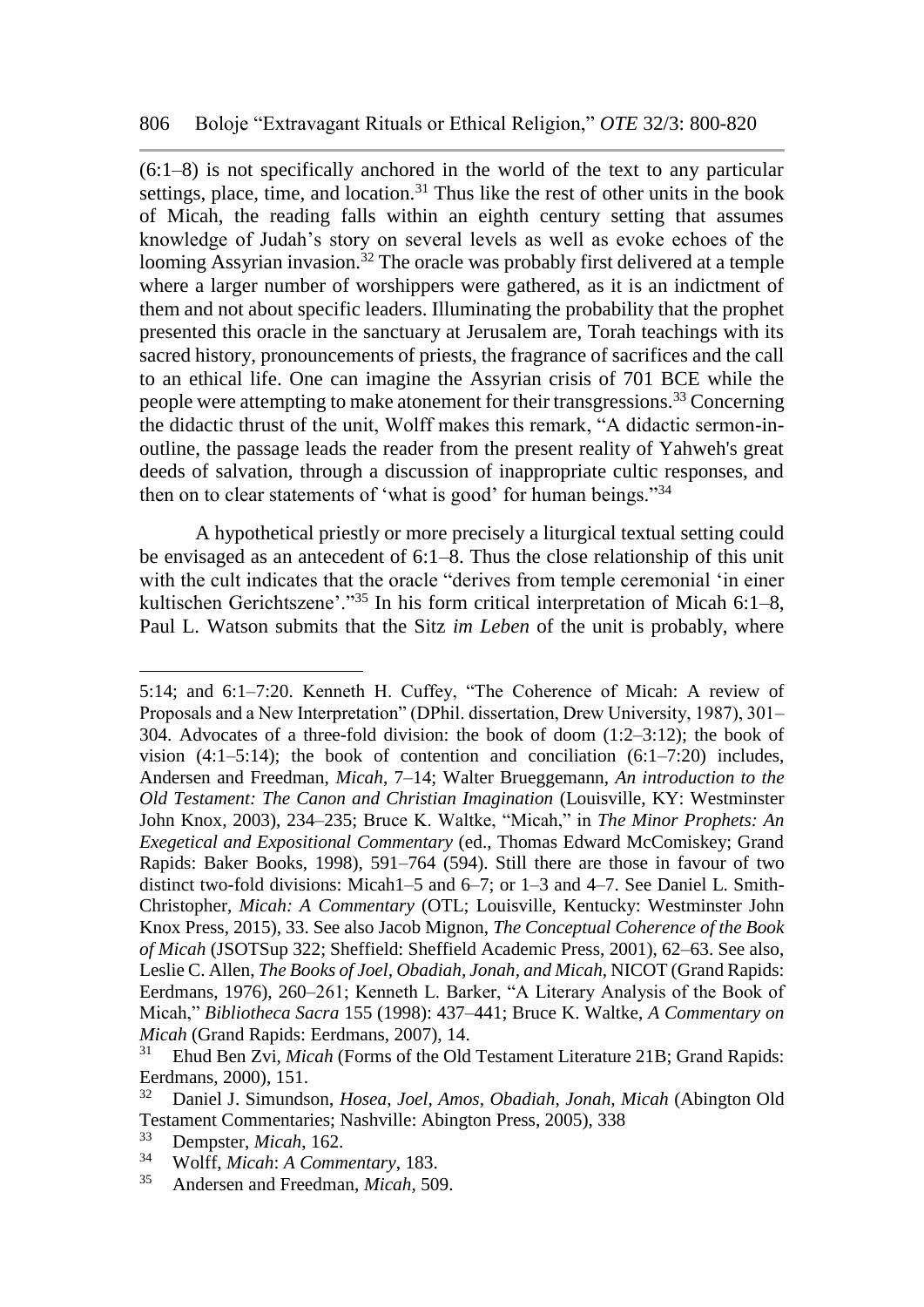priests assemble in judgment of cases that deal with the questions of the covenant and the cult and where, as judges in a trial, they are expected to pronounce the judgment in a manner that is traditional to the priestly office.<sup>36</sup> The setting-inlife assumed by the style indicates a situation in which a sinner, conscious of his predicament because of sin which endangers his relationship with God and familiar with the fact that a sacrifice of atonement is a basic requirement, seeks to receive direction as to what is adequate.<sup>37</sup> Although the sphere of competence and influence to which the question is directed is the responsibility of the priest, "the language in these verses cannot be characterized as priestly . . . there are no reference to entering the temple, nor to anyone wishing to enter a temple; . . . the basic structure of the entrance liturgies consists of question, response, and promise (cf. Pss 15:1–5; 24:3–4; Isa 33:14b–16); there is no such promise in Mic 6:6–8."<sup>38</sup> However, it is challenging to keep the intensely personal and dynamic relationship between Yahweh and Israel within a legalistic and covenantal framework giving the consideration of formal justice. There is a conflict between the legal background that provides some of the ideas and vocabularies for the dispute and the more literary expression of the emotional and interpersonal aspects of the covenant in the drama of the unit.<sup>39</sup>

The unit illuminates the world of knowledge of the audience and readers. Accordingly, the audience of the book is imagined as being familiar to some foundational traditions of Israel; the exodus from Egypt, the Balak-Balaam story, and the crossing of the Jordan. They were also aware of the literary as well as theological and didactic routine of the supremacy of morality over rituals. This is not to say that supremacy as understood was that rituals had no significance; rather, ritual performances in the midst of covenant faithlessness have no value.<sup>40</sup> The sub-unit (6:6–8) raises and addresses fundamental questions which are vital not only to those on trial, but to adherents of biblical faith throughout history. In it, the voice of the prophet confronts the nation and people at every level with accusations that their own inattentiveness to Yahweh's demands; of מָשׁפּט (justice), הסד $($  mercy, kindness), and humility before God  $(6:8)$ , has endangered the land to a degree that Yahweh can no longer ignore.<sup>41</sup> Thus it stresses a call to repentance and renewal.

A majority of scholarly opinions hold that the unit (6:1–8) is constructed in order to evoke the images and associations of a covenant lawsuit, a manifest

<sup>36</sup> Paul L. Watson, "Form Criticism and an Exegesis of Micah 6:1–8." *Restoration Quarterly* (1963): 61–72 (64).

<sup>37</sup> Mays, *Micah: A Commentary*, 137.

<sup>38</sup> Ben Zvi, *Micah*, 151.

<sup>39</sup> Andersen and Freedman, *Micah*, 507.

<sup>40</sup> Ben Zvi, *Micah*, 152.

<sup>41</sup> Nogalski, *The Book of the Twelve: Micah-Malachi*, 580.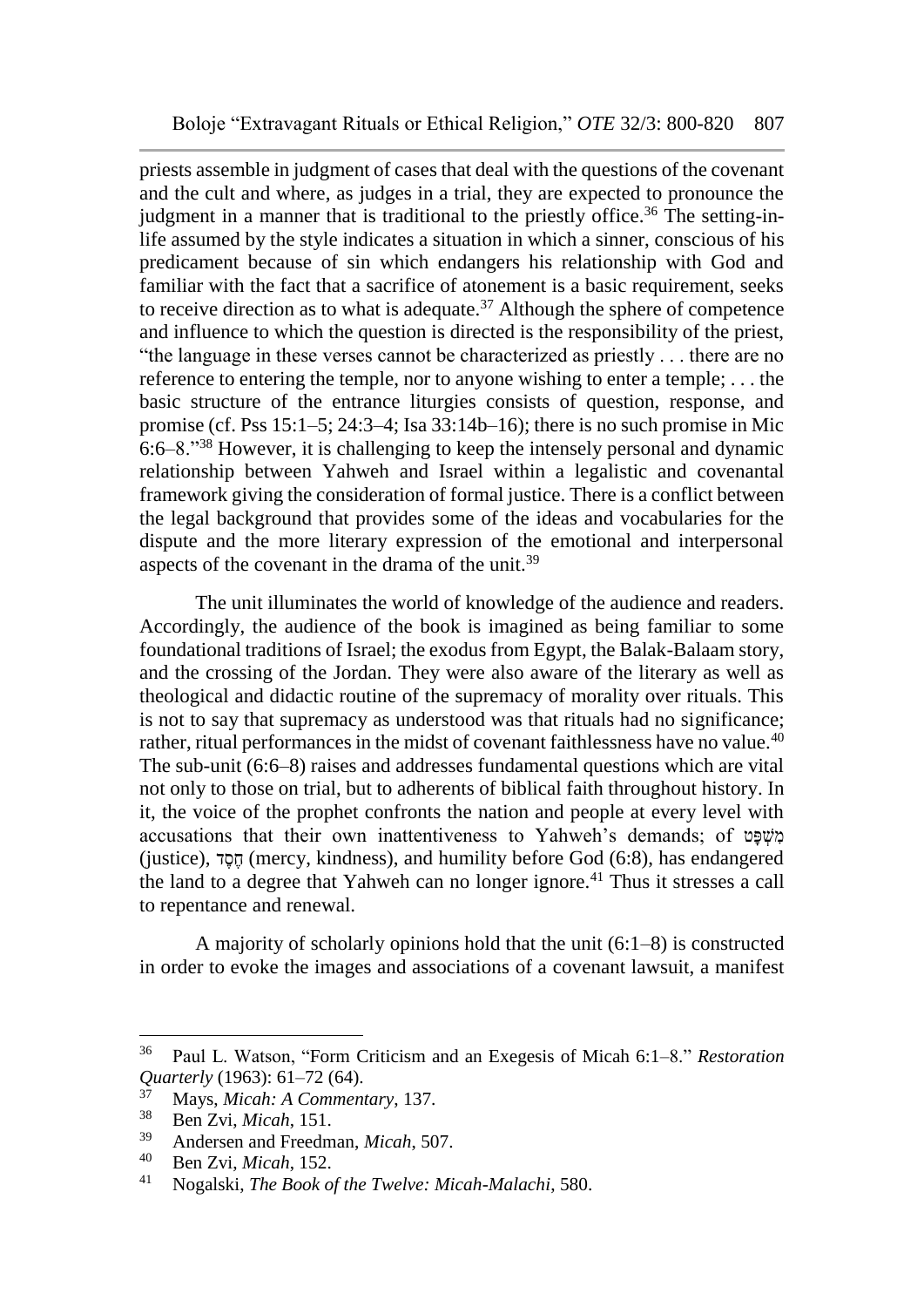example of the so-called *rîb* form (appearing 3 times in 6:  $1-2$ ).<sup>42</sup> Consequently, J. Carl Laney remarks that Micah 6:1–8 is an illustration of juridical procedures for dealing with covenant violation "brought by a messenger (a prophet) against the vassals (the people of Israel) for their violation of their treaty (the Mosaic covenant) with the Great Suzerain (Yahweh)."<sup>43</sup> Although, this literary form has been mostly accepted as it allows readers to interpret the text with limited difficulties, it is however observed that Micah does not use one specific literary genre for each separate oracle unit. In fact, he scarcely uses a piece in line with the literary and social conventions that govern the normal function of its literary genre.<sup>44</sup> Commenting on the inconsistency of Micah's use of genre, Ronald T. Hyman observes, "Complexity and some confusion arise because Micah does not follow the lawsuit analogy to its fullest and does not identify the speakers explicitly while he himself speaks all the roles within the dramatic analogy."<sup>45</sup>

Surprisingly, one can observe that Yahweh's role in this lawsuit analogy is subverted in the unit. Usually, Yahweh is expected to be either the prosecuting attorney or judge. As an alternative, Yahweh plays the role of the aggrieved petitioner appearing before an anonymous prosecuting attorney or judge.<sup>46</sup> In study of the form and interpretation of Micah 6:1–8, the unit shares, like Isaiah 5:1–7 the rhetorical use of interrogation. Both include a recitation of the benevolent actions of Yahweh. In line with Isaiah who begins his poem by giving it a title that stimulates the expectation that it will be a love song and then faces other directions, so Micah opens the unit with a covenant lawsuit (*rîb*) and then betrays the usual procedure for such an adventure.<sup>47</sup> As it stands, the literary background of the constituents of Micah 6:1–8 is diverse; as an artistic composition, the unit seems to be a mix of literary features. At its opening, the unit does evoke the mental image of legal procedures (6:1–3). Micah utilizes wordplay in the invocation to the mountains and hills to be the intimate witness to the proceedings.<sup>48</sup> The rhetoric of verses 4–5 demonstrates creedal recitation

 $42$  A covenant dispute is conducted as a lawsuit in which indictments are brought on the people of Israel by Yahweh over breaches of various covenant requirements (cf. Deut 32:1–43; Ps 50; Isa 1:2–3, Jer 2:2–37; Judg 10:11–14). Herbert B. Huffmon, "Covenant Lawsuit in the Prophets," *Journal of Biblical Literature* 78 (1959): 285– 295 (285, 295); Ronald T. Hyman, "Questions and Response in Micah 6:6–8," *Jewish Bible Quarterly 33/* 3 (2005): 157–165 (158); J. Carl Laney, "The Role of the Prophets in God's Case against Israel," *Bibliotheca Sacra* 138 (1981): 313–325 (321); Timothy M. Pierce, "Micah as a Case Study for Preaching and Teaching the Prophets," *Southwestern Journal of Theology 46/*1 (2003): 77–94 (83).

<sup>&</sup>lt;sup>43</sup> Laney, "The Role of the Prophets in God's Case against Israel," 323.<br><sup>44</sup> Anderson and Freedman, Miggh 508.

<sup>44</sup> Andersen and Freedman, *Micah*, 508.

Hyman, "Questions and Response in Micah 6:6–8," 158.

<sup>46</sup> Ben Zvi, *Micah*, 148–149; Watson, "Form Criticism and an Exegesis of Micah  $6:1-8$ ," 70.

<sup>&</sup>lt;sup>47</sup> Andersen and Freedman, *Micah*, 508.<br><sup>48</sup> Waltka A Commantary on Micah, 375

<sup>48</sup> Waltke, *A Commentary on* Micah, 375.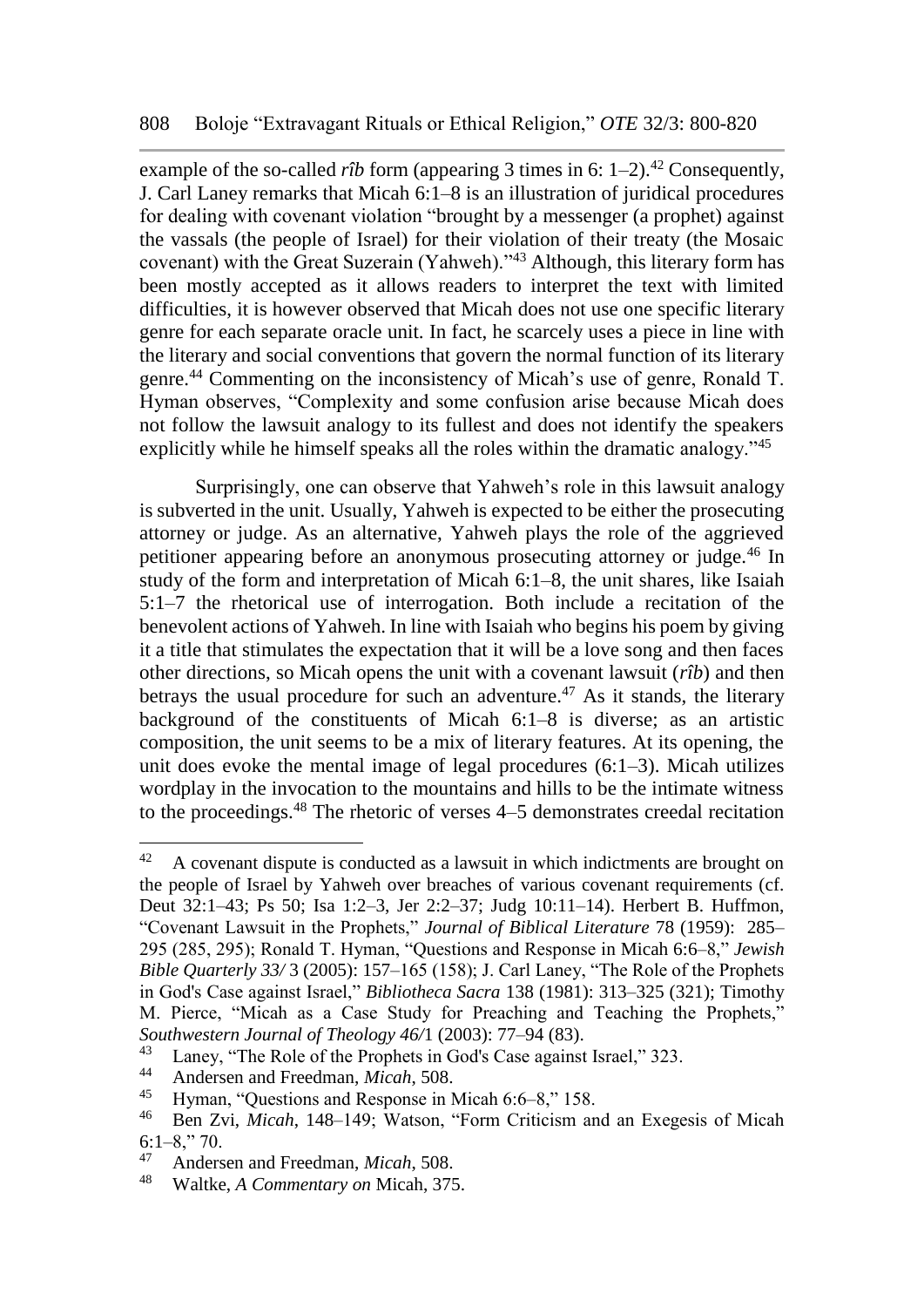of Yahweh's mighty deeds. In fact, Yahweh's covenant faithfulness led to Israel's liberation rather than bondage, but on the contrary Israel turned its faith back into bondage.<sup>49</sup> The legal procedure is continued with further interrogations about requirements of true worship. These questions of truly ethical religion have given rise to the proposal that 6:6–8 reflects the genre of or belongs to the cult; a temple entrance ritual or a priestly Torah liturgy (cf. Pss 15:1–5; 24:3–6; Isa  $33:14b-16$ .<sup>50</sup>

Although one can observe a sharp difference between the legal character of  $6:1-5$  and the cultic/priestly nature of  $6:6-8$ ,<sup>51</sup> the kerygmatic equilibrium between 6:1–5 and 6:6–8 binds the two sub-units closely together.<sup>52</sup> Micah 6:1– 5 is relatively incomplete and abridged without the concluding questions in escalating importance exemplifying Judah's distorted theology of worship and answers presented in intensifying significance about ethical religion.<sup>53</sup> The disputation begins with a summons (6:1), indictments or interrogation of the accused (6:2–3), recitation of Yahweh's deeds (6:4–5), rejection of extravagant rituals as means of reconciliation (6:6–7), and a verdict that is sketched out by the crowning verse  $(6:8)$ . The constituent literary structure of the unit  $(6:1-8)$  is presented below.<sup>54</sup>

- A. Call for attention (6:1a)
- B. Commissioning of the prophet (1b)
- C. Invocation of inanimate witnesses of Israel's actions (1b–2a)
- D. Yahweh's questions: Israel's indebtedness to Yahweh (3–5)
	- a. Initial question (3)
	- b. Yahweh liberation of Israel and Israel's benefits Yahweh's actions (4)
	- c. Address that stresses a need to repentance (5)
- E. Israel's response with questions pertaining to true worship  $(6-7)$ 
	- a. First rhetorical question: Implicit admission of guilt (6a)
	- b. Escalating question exemplifying Judah's distorted theology of worship (6b–7)
		- 1. Second rhetorical question: Quality (6b)
		- 2. Third rhetorical question: Quantity (7a)
		- 3. Fourth rhetorical question: Desperation (7b)

<sup>&</sup>lt;sup>49</sup> Dempster, *Micah*, 154.<br><sup>50</sup> Andersen and Freedma

<sup>50</sup> Andersen and Freedman, *Micah*, 510; Ben Zvi, *Micah*, 150; Wolff, *Micah*, 167.

May observes that the two appear to be quite distinct literary types with no clear example elsewhere in the OT of this kind of mixture in a disputational, didactic rhetorical unit. Mays, *Micah: A Commentary*, 138.

<sup>52</sup> William McKane, *Micah: Introduction and Commentary* (Edinburgh: T. & T. Clark, 1998), 177–179.<br><sup>53</sup> Hillers, Miggh 77.

<sup>53</sup> Hillers, *Micah*, 77; Dempster, *Micah*, 155.

I have followed Laney, "The Role of the Prophets in God's Case against Israel," 322; and Dempster, *Micah*, 155, here with modifications.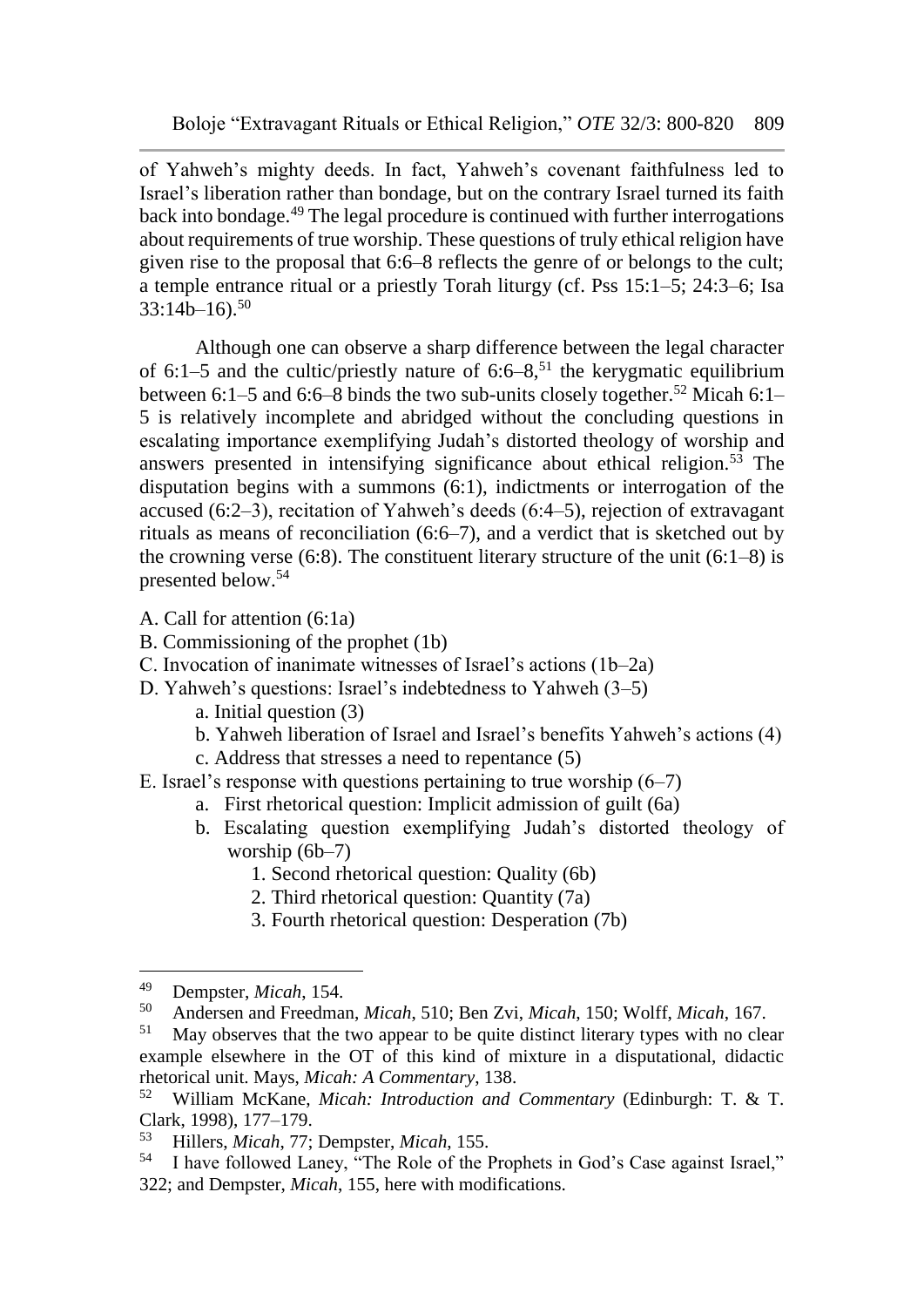F. Yahweh's verdict and remedy (8)

- a. The verdict: You have been told already (8a)
- b. The remedy: Three compact answers in intensifying significance (8b)
	- 1. First answer highlights the necessary action: To act justly
	- 2. Second answer accentuates inner attitude of solidarity: To love kindness
	- 3. Third answer stresses the wellspring of both actions: To walk humbly (live cautiously) with your God

In view of the scope of this article, the subsequent sections analyse the two dominant spheres of Israel/Judah's religious life; ritual and lifestyle with a view to explicating the fundamental issues of a truly ethical religion.

# **D ANALYSIS OF THE TWO DOMINANT SPHERES OF ISRAEL/JUDAH'S RELIGIOUS LIFE (MICAH 6:6–8)**

Micah 6:6–8 is clearly a theological and didactic response of Israel's to Yahweh's questions in 6:3–5 and Yahweh's verdict that defines a truly ethical faith; namely, the supremacy of morality over rituals. In the drama of the text, the unidentified speaker, who responds to Yahweh's questions, represents Israel.<sup>55</sup> The following sub-sections present a literary analysis expressing both the intensely emotional and dynamic interpersonal aspects of the covenant relationship between Yahweh and Israel.

### **1. Extravagant Rituals as means of Reconciliation (6:6–7)**

| 6:6 With what shall I come to the LORD          | 6:6 בַּמָּה אֲקָדֶם יִהוָה  |
|-------------------------------------------------|-----------------------------|
| (With what) shall I bow before the God on high? | אִכַּף לֵאלֹהֵי מַרוָּם     |
| Shall I come to Him with burnt offerings,       | האַקִדְמֵנּוּ בְעוֹלוֹת     |
| With yearling calves?                           | בַּעֲגָלִים בָּנֵי שֶׁנָה : |
| 6:7 Does the LORD take delight in thousands     |                             |

| of rams,                                                                       | 6:7 הַיִרְצָה יִהוָה בְּאַלְפֵי אֵילִים |
|--------------------------------------------------------------------------------|-----------------------------------------|
| In ten thousand rivers of oil?                                                 | ּבִּרְבְבוֹת נַחֲלֵי־שֲמֶן              |
| Shall I present my first-born for my rebellious acts,                          | האֵתֵן בִּכוֹרִי פִּשָׁעָי              |
| the fruit of my body for the sin of my soul? : פְּרִי בִטְנִי חַטֵּאת נַפְשִׁי |                                         |

The central issue that is hanging in the balance between Yahweh and Israel is essentially that of *relationship* that requires immediate attention. The word ה ָּמ) what) used repeatedly in 6:3, 5, 6, 8 underscores the dialogical character of what the questions and issues requiring attention by both Yahweh and the people are.<sup>56</sup> In the opening legal section  $(6:1-5)$ , Micah provides a vision of

<sup>55</sup> Mays, *Micah: A Commentary*, 137.

<sup>56</sup> Philip P. Jenson, *Obadiah, Jonah, Micah: A Theological Commentary* (LHBOTS 496; New York; T &T Clark, 2008), 167.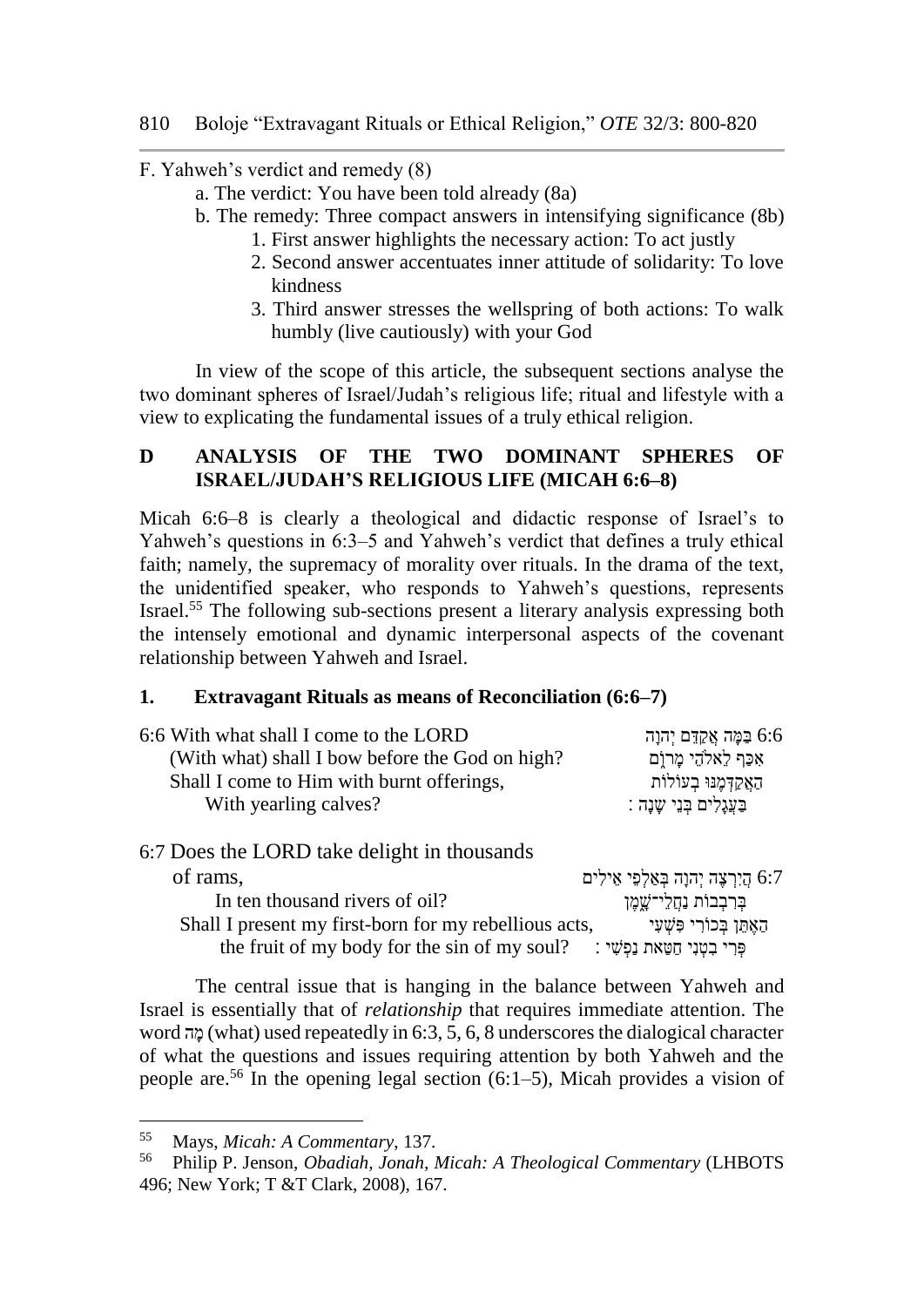who Yahweh truly is to Israel. Yahweh compellingly declares his case and protests his guiltlessness regarding any form of wrongful behaviour in his relationship with Israel. This is aptly captured in his redemptive deeds on behalf of Israel (6:3–5). Most interestingly, Yahweh's redemptive acts demonstrate his right behaviour and commitment towards Israel and the essence of his being. According to Rick R. Marrs, "The recitation is vivid and compressed. Four emphases appear: redemption from Egypt, inspired leadership (Moses, Aaron, Miriam), deliverance from the schemes of Balak and Balaam, entrance into the  $l$ and."<sup>57</sup>

While Yahweh's questions to Israel function in reality as declarations of guiltlessness, the switch from the recitation of Yahweh's saving deeds (6:3–5) to the response of the people  $(6:6-7)$  is obviously abrupt. The opening interrogative, בַּמֵּה (with what) in verse 6 introduces a lame defense that is highly illogical.<sup>58</sup> The rhetorical question indicates the procedure which the interrogator believes he must follow (cf. Gen 15:8; Ex 23:15; 1 Sam 6:2; 2 Sam 21:3). It is based on a specific assumption and orientation that focuses on the possibilities which that assumption allows. In dealing with Yahweh, the response of the speaker implies that Yahweh is in fact the problem. The response grows out of textual orientation such as ". . . none shall appear before me empty-handed" (Ex 23:15; 34:20) in Israel normative tradition and was strengthened by a growing significance of cultic sacrifice in Israel's religious development.<sup>59</sup> With the interrogative (במה), the questioner is wondering aloud and trying to determine what is required and adequate to enter into Yahweh's presence; namely "to meet Yahweh with" (אָכַּף לִאלֹהֵי מָרוֹם) and "bow before the God on high" (אָכַּף לִאלֹהֵי מָרוֹם). Access to Yahweh's presence by an individual or group usually requires various forms of speech, and Israel's three great annual festivals (Ex 23:10–19; 34:18–26; Deut 16:1–17; Lev 23:4–44; Num 28–29) show that the major features of Israel's worship are great offering of sacrifices.<sup>60</sup>

<sup>57</sup> Rick R. Marrs, "Micah and a Theological Critique of Worship," *Worship and the Hebrew Bible: Essays in Honour of John T. Willis* (eds., M. P. Graham, R. R. Marrs & S. L. McKenzie, JSOT Supplement Series 284; Sheffield: Sheffield Academic Press, 1999), 184–203 (201).

<sup>58</sup> Marrs states that, ". . . the startling 'with what shall I come before the Lord. . . ' (במה (counters Yahweh's earlier questions ('What have I done to you? In what have I wearied you? [מה...מה])." Marrs, "Micah and a Theological Critique of Worship," 201.<br><sup>59</sup> Mays, Micah: A Commentary, 139 <sup>59</sup> Mays, *Micah: A Commentary*, 139.

<sup>60</sup> For a mode of access into Yahweh's presence see, Patrick D. Miller, *They Cried to the Lord: The Form and Theology of Biblical Prayer* (Minneapolis: Augsburg Press, 1994), 46–49; Danijel Berković, "Aspects and Modalities of God's Presence in the Old Testament," KAIROS - *Evangelical Journal of Theology* III/1 (2009): 51–72; John Kessler, *Old Testament Theology: Divine call and Human Response* (Waco, Texas: Baylor University Press, 2013), 382, 398.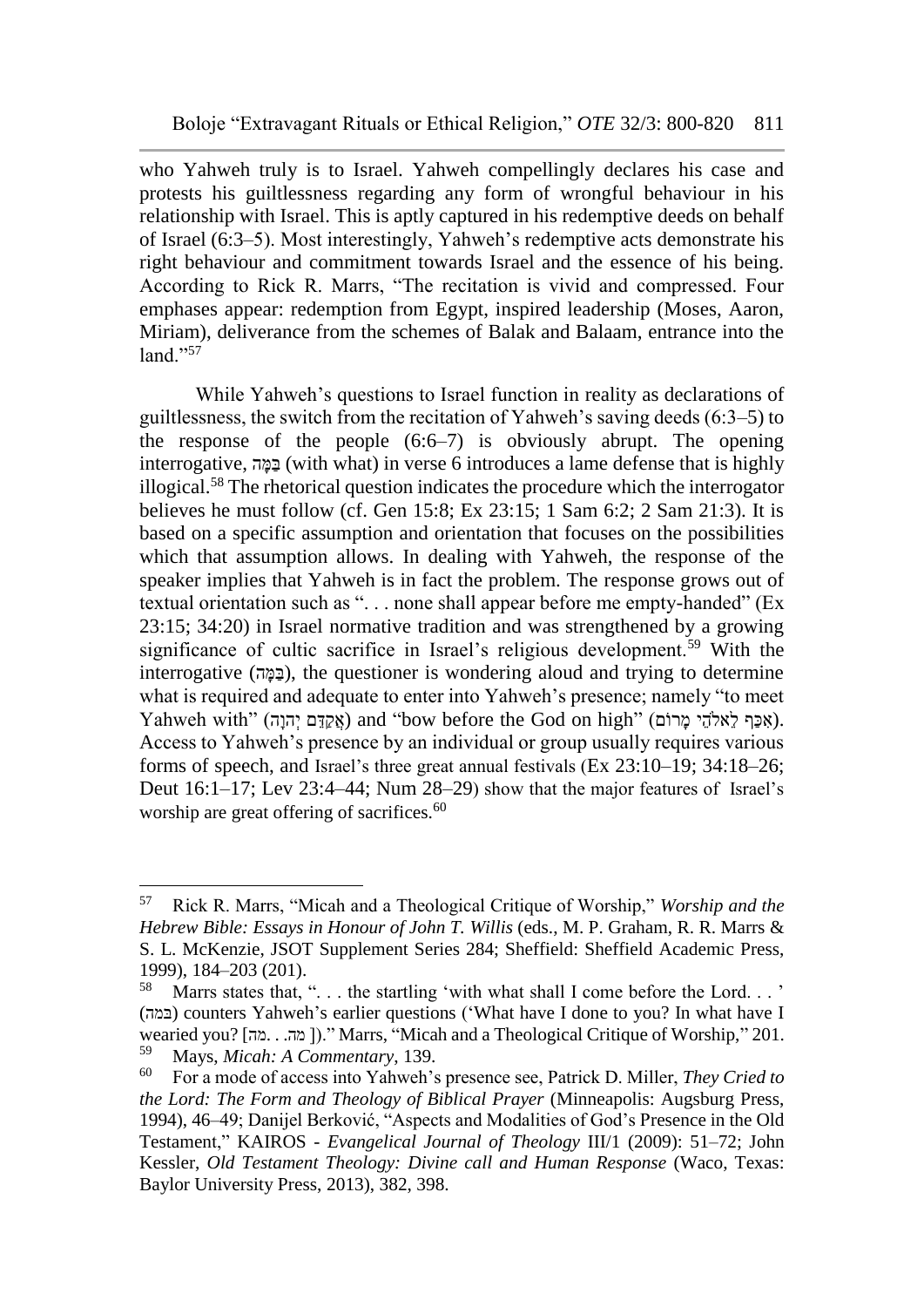#### 812 Boloje "Extravagant Rituals or Ethical Religion," *OTE* 32/3: 800-820

Since coming before Yahweh imagines the shrine where he is present and where sacrifices can be accepted, the verbs in verse 6 characterize the approach not in the usual manner but in a highly particular way. The first two phrases "to אָכַּף לֵאלֹהֵי ) "meet Yahweh with (אֲקַדֶּם יְהוָה) and "bow before the God on high מרוֹם) demonstrate both parallelism and progression. The verb (מרוֹם) with the preposition  $(2)$  in verse 6, evokes the picture of an approach to someone else with gifts meant to achieve a complimentary reception and approval (cf. the story of Jacob's preparation to meet Esau in Gen  $32:13$ ff; in a cultic context, Ps  $95:2$ ).<sup>61</sup> The image of prostration and adoration is also very striking. The *Niphal* verb אָכָּף (bow down) in other contexts indicates bowing down in distress, oppression and humiliation (Pss 57:7; 145:14; 146:8). The uniqueness of the form in this verse suggests a reflexive meaning "bow myself down."<sup>62</sup> The self-abasement is a way of acknowledging and confessing the absolute sovereignty of Yahweh; who in the imagination of the inquirer is unreachable (אֲלהִי מַרוֹם - God on high). Here, ם רו ָּמstands for the high home of Yahweh from where he supports the needy and distressed (Pss 7:8; 18:17; 68:19; 144:7; Isa 58:4; Lam 4:13).<sup>63</sup>

Verses 6b–7 continue to unfold a litany of possible "adequate" offerings. The list does not suggest ethical or social justice rhetoric but it ranges across a spectrum of sacrificial offerings and is comprehensive in its descriptive character. The sequence of the response indicates an ascending intensity from quality, quantity, to the unimaginable offerings (child sacrifice). The list obviously exhausts the available possibilities in realm and practice of sacrifice and leaves no stone unturned in the search for what is adequate enough to achieve reconciliation with Yahweh. The first sacrifice is that of quality: "Shall I come בַעֲגָלִים בְּנֵי ) "?with yearling calves (הַאֲקַמְּנֵּוּ בְעוֹלוֹת) with yearling calves שנה). The burnt offering (עֲלֹה) is specifically mentioned while other items are most probably objects to be offered as or with the לֵלה. The הֵילה (burnt offering) was a sacrifice totally dedicated to God, with no share for the worshipper. It is proposed as a gift and its primary purpose is to deal with sin. While a calf was adequate for sacrificial purpose after eight days old; a yearling calf would be more expensive than most individual offerings (Lev 9:3; 22:27).<sup>64</sup>

The verb הָּצ ָּר) to be pleased) in verse 7 is a technical term in priestly text for the acceptance of a sacrifice by Yahweh (Lev 1:4). It is used elsewhere to indicate that sacrifice is inseparable from the life it represents (Lev 1:4; 22:23; 2 Sam 24:23; Jer 14:10-14). רצה illustrates a hint of Yahweh's delight and approval in an honest sacrifice (cf. Ps 51:18; Mal 1:10). However, the speaker's

<sup>61</sup> Mays, *Micah: A Commentary*, 139.

<sup>62</sup> Dempster, *Micah*, 159.

<sup>63</sup> Jenson, *Obadiah, Jonah, Micah*, 171; Mays, *Micah: A Commentary*, 139; Andersen and Freedman, *Micah*, 524.

<sup>64</sup> Hillers, *Micah*, 78; Mays, *Micah: A Commentary*, 140; Andersen and Freedman, *Micah*, 525.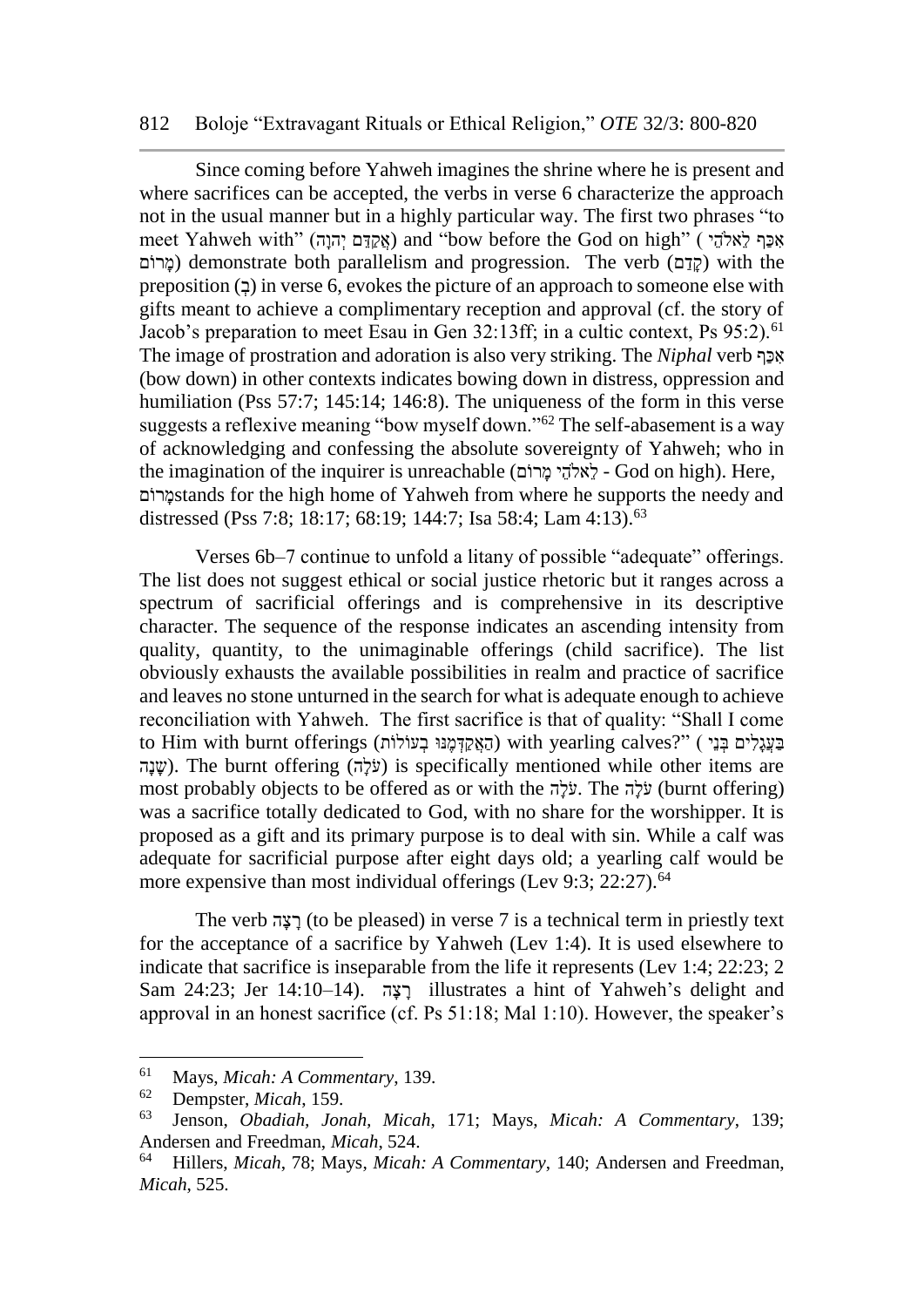critical tone in the intensification of the proposal with a second consideration of quantity "reverses the intended assurance of acceptance, suggesting instead an impossible level of demand."<sup>65</sup> Rams and oil appear in other sacrificial acts (Lev  $(2:1)$ , but the multiple, countable rams (בַּאֲלֹפֵי אֱילִים) and innumerable rivers of oil (בְּרַבְבוֹת נַחֲלִי־שַׁמֵן) to be poured upon the sacrificial altar and raise the value of the sacrifice (Ex 29:2), are of course deliberately fanciful.<sup>66</sup>

The list of alternatives and possibilities reaches its pinnacle of human delusion, as the speaker proposes to sacrifice his first-born child (בְּכוֹרִי). The proposal to "to present or give my firstborn" (הַאֶתֵּן בְּכוֹרִי) to Yahweh is astonishing. Yahweh's claim of the first born is well articulated in Israel's normative tradition and redemption is to be made by a substitute offering (Ex 13:2; 22:28; 34:20). Although reported cases of human sacrifice in Israel are rare and are told as exceptional cases (cf. Lev 20:2–5; Judg 11:30–40; 2 Kgs 3:27; 16:3; 17:17; 21:6; 23:10; Jer 7:31; 19:5), the practice is strictly prohibited in Israel (Deut 12:31; 18:10; Lev 18:21; 20:2-5).<sup>67</sup> The proposal does not draw from any recognized spectrum of possibilities in the cultic tradition of Israel. Thus far from being an extravagant evidence of piety, it defiled the primary, most essential moral and religious norms of Israel.

The second phrase פְּרִי בִמְנִי (the fruit of my body) refers to the same act but escalates through the use of a minimal metaphor (cf. Deut  $30:9$ ).<sup>68</sup> The necessity of offerings lies in guilt before Yahweh. In the later part of verse 7, the questioner speaks of "my transgression" (פְּשָׁעָי) and "the sin of my soul" ( הַטֵּאת ַ י (בַּפָּשִׁי). Although the wrong in view is not clearly stated; "transgression" (עַפָּשִׁי) and "sin" (הַטֵּאת) are synonymous pairs that are used as general category for acts that violate Yahweh's norms for the sacral and social spheres (cf. Mic 1:5; 3:8; 7:18; Ps 54:4). What is clear is that all who fall into this category as sinners needed reconciliation with Yahweh.<sup>69</sup> However, despite the apparent sincerity and willingness or lack thereof of the people to offer the best so as to repair their standing with Yahweh, Yahweh's reply simply rejects the substance, desperation and the attitude it reflects with what seems a studied disdain. The proposals and assumptions are all false; Yahweh requires something much better than burnt

<sup>65</sup> <sup>65</sup> Jenson, *Obadiah, Jonah, Micah*, 171.

<sup>66</sup> Hillers, *Micah*, 78; Tremper Longman III and David Garland, *The Expositor's Bible Commentary,* (Nashville, TN: Zondervan, 2008), 539. However, this proposal is not without precedent. Solomon who is reported to have sacrificed a thousand offerings (1 Kgs 3:4; 8:63), is perhaps the model of extravagant piety in view here. Mays, *Micah: A Commentary*, 140.

 $67$  Although the practice of human sacrifice has been outlawed (Lev 18:21; Deut 18:10), it is particularly noted that such practice did take place in the time of King Ahaz, a notorious and certainly influential king during Micah's life and prophecy (Mic 1:1; cf. 2 Kgs 16:2–4). Dempster, *Micah*, 159.

<sup>68</sup> Jenson, *Obadiah, Jonah, Micah*, 172.

<sup>69</sup> Mays, *Micah: A Commentary*, 141.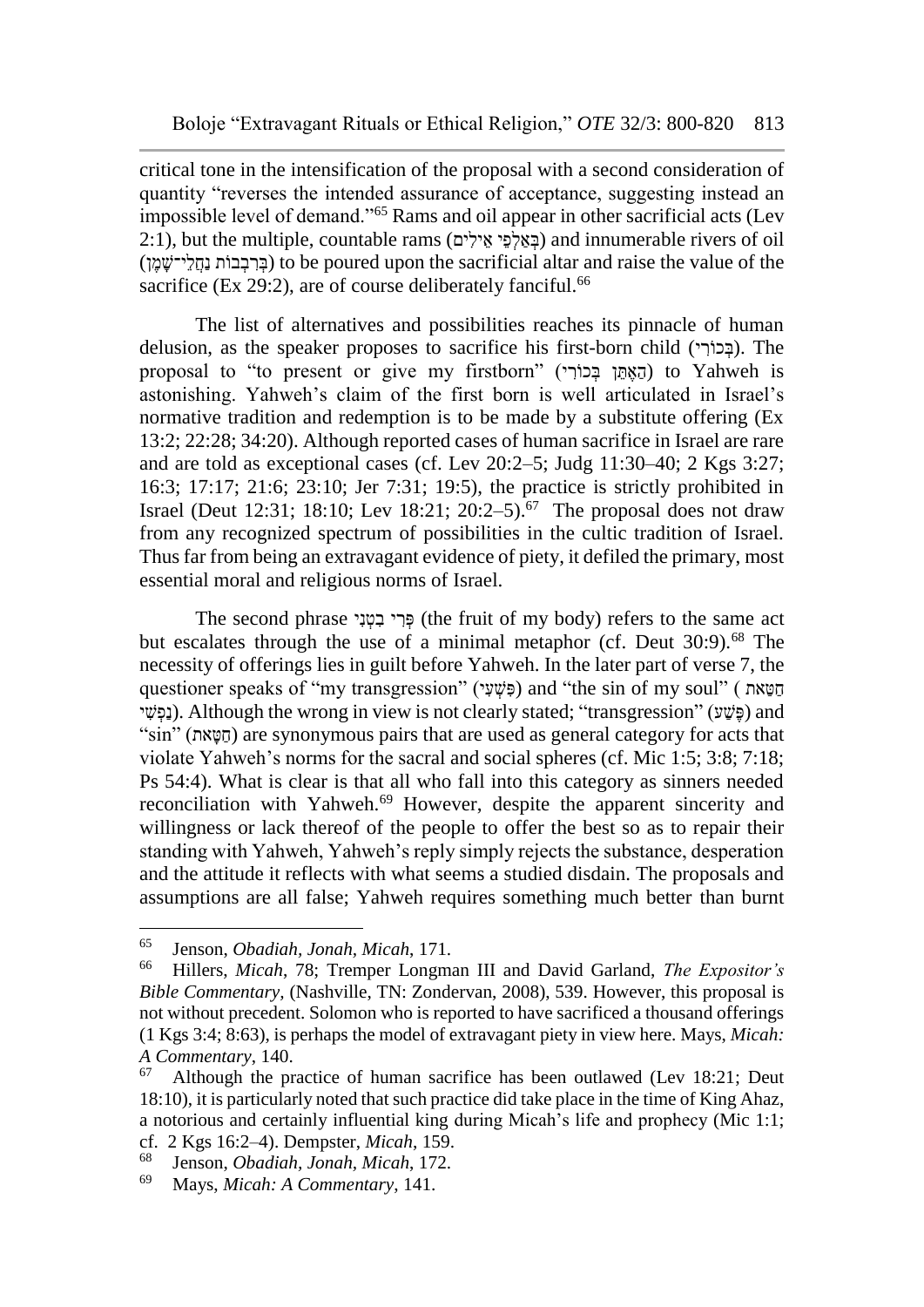offerings (בֹּאֲלְפֵּי אֵילִים) and innumerable rivers of oil (בְּאֲלְפֵּי אֵילִים) (בְּרִבְבוֹת נַחֲלֵי־שֶׁמֵן) and a first-born child (בְּרִבְבוֹת נַחֲלֵי־שֶׁמֵן).

#### **2. Social Obligations as markers of Ethical Religion (6:8)**

| 6:8 He has told you, O man,            | הגִּיד לִךְ אָדָם $6.8$          |
|----------------------------------------|----------------------------------|
| what is good?                          | מה־טוֹב                          |
| And what does the LORD require of you? | וּמָה־יִהוַה דוֹרֵשׁ מִמְּךָ     |
| But to do justice,                     | כִּי אָם־עֲשׂוֹת מְשָׁפָּט       |
| to love kindness,                      | ואַהַבַת חֶסֶד                   |
| And to walk humbly with your God       | וְהַצְנֵעַ לֵכֶת עִם־אֱלֹהֶיךָ : |

The indignant confrontation and misguided "what" (מֲה) of the people  $(6:6)$  is granted a calm, authoritative and composed response in the "what" (מַה) of the prophet in the crowning verse (6:8), which has been rightly celebrated as the supreme definition of ethical religion and one of the great moral breakthroughs in history.<sup>70</sup> Obviously, the petitioner's questions deal with "what" (מָה) but the prophet's answers deal with how man should approach Yahweh.<sup>71</sup> The concentration on the thing to be offered moved to a focus on the quality of life that is lived with whom one is joined by a social bond such as a covenant. In the answer, reproachful in its restraint, the petitioner is addressed with the surprisingly indefinite and inclusive vocative "man" (אֲדָם). O man (אָדָם) is a generic Hebrew term for humanity, and as Mays suggests it refers to "the generalizing and paradigmatic intention of the saying as a whole; its teaching is meant for any *man* in Israel."<sup>72</sup> The "offering" that Yahweh truly desires is neither new nor previously unheard of, "He has told you" (הְגִיד  $\frac{1}{2}$ ). Micah's answer to what constitutes an ethical religion is conveyed by using the very fundamental understanding of Israel's faith.<sup>73</sup> The declaration belongs to Israel's tradition and as such the petitioner needs only a reminder. It is however difficult to ascertain what setting the appeal to the past refers. According to Mays, "Probably the answer rest on a memory of what earlier prophets had said. The prophets spoke of YHWH's requirements under the theme of 'good' (Isa 1:17; 5:20; Amos 5:14f; Micah 3:1)."<sup>74</sup>

The meaning of the expression "what is good" (מֲה־טוֹב) is determined within context and narrowly defined as what God requires of humanity. The "good" is what Yahweh requires; the right and true way to live, and this must have positive effect on people in community. In the Torah, what Yahweh desires is remarkably expressed and is similar to the requirement in Micah:

<sup>70</sup> <sup>70</sup> Andersen and Freedman, *Micah*, 504.

<sup>&</sup>lt;sup>71</sup> Hyman, "Questions and Response in Micah 6:6–8," 161.<br><sup>72</sup> Mays Misalu 4 Commentant 141

<sup>72</sup> Mays, *Micah: A Commentary*, 141.

<sup>73</sup> Longman III and Garland, *The Expositor's Bible Commentary,* 540.

<sup>74</sup> Mays, *Micah: A Commentary*, 141.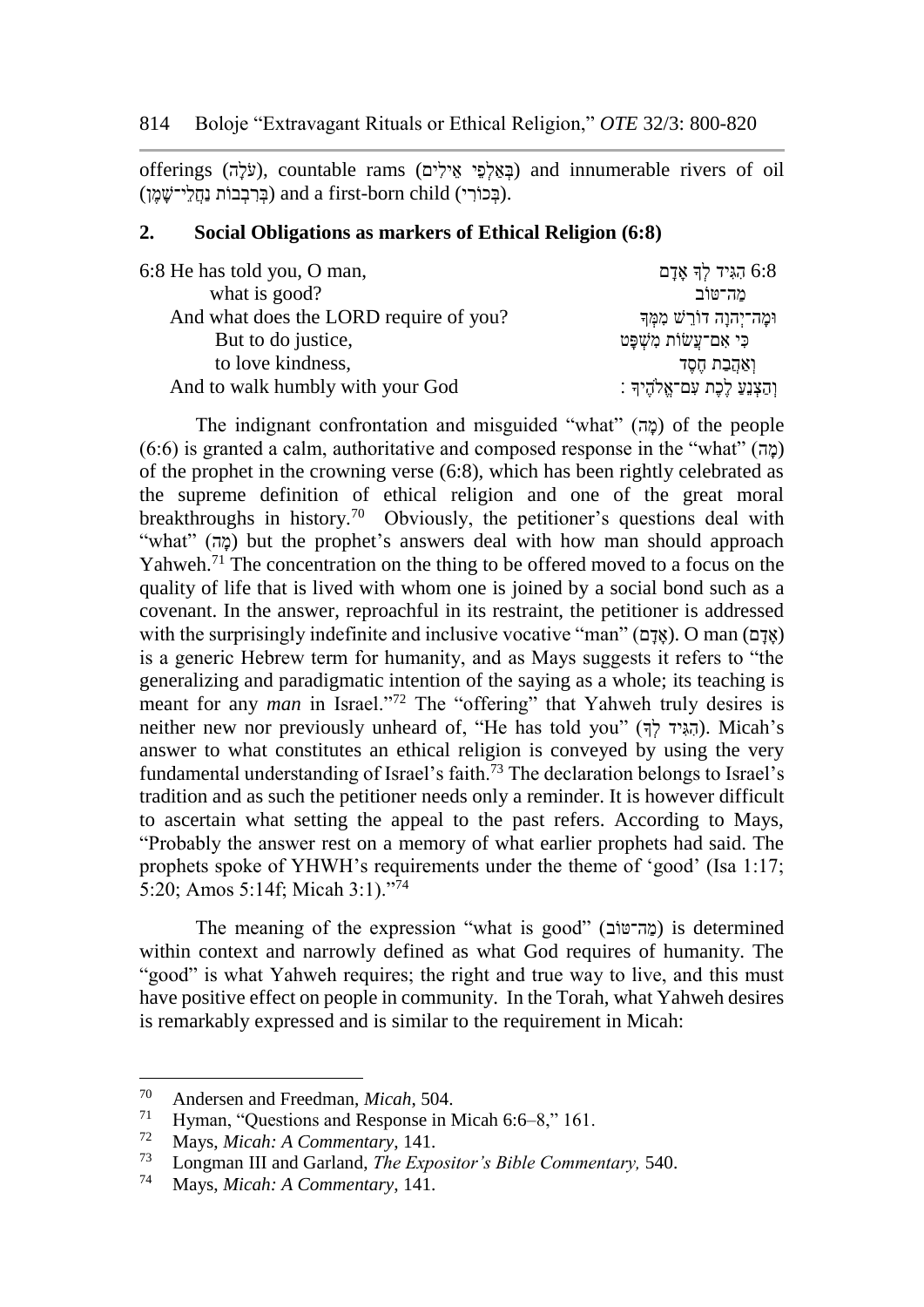And now, Israel, what does the LORD your God require from you, but to fear the LORD your God, to walk in all His ways and love Him, and to serve the LORD your God with all your heart and with all your soul, *and* to keep the LORD's commandments and His statutes which I am commanding you today for your good? (Deut 10:12–13, NASB).

There is a correspondence between what Yahweh is telling Israel and what he is doing; he distinguishes himself as some one who does justice and is interested in the plight of the week and oppressed (Deut 10:17–18). Thus the offering Yahweh "seeks" (דְּרָשׁ); "what is good" and "what the LORD requires," as a means of appearing before him when relationship has been fractured by transgressions,<sup>75</sup> is found in three infinitival compact expressions that are related to one another and mutually self-defining: "to do justice" (עֲשׂוֹת מְשָׁפַּט), "to love mercy" (kindness) (אֲהָבַת חֶסֶד) and "to walk humbly" (live cautiously) (הַצְנֵעַ לֶכֶת) with your God (עָם־אֱלֹהֶיךָ).

The first two requirements are fundamental to Israel's faith tradition. To do justice is "to uphold what is right according to the tradition of YHWH's will both in legal proceedings and in the conduct of life."<sup>76</sup> Proverbs 21:15 states, "The execution of justice is joy for the righteous, but is terror to the workers of iniquity" (NASB). The fundamental requirement to seek justice, though universally applicable, is given special emphasis by the covenantal character of Israel, who knew what it was to maintain the rights of the weak and oppressed (Deut 10:17-19; Ps 146:7).<sup>77</sup> The combination of verb and noun; "love" and "kindness" (אֲהֲבָת חֶסֶד) is unique in the OT "since one usually does kindness." The Hebrew word  $\overline{1}$  is variously translated: "mercy" (NIV), "loyalty" (REB, NJB), "goodness" (NJPS). It usually implies help provided by a stronger person to a weaker member in a covenant relationship, the covenant relationship not always being necessary.<sup>79</sup>

Like justice (מָשׁפּט), דְּסֶה is pre-eminently a quality of Yahweh (Ps 89:14); which must also characterize Israel's internal communal life (Hos 4:1; Mic 7:2). The practice of justice must rest on kindness and mutuality which recognizes the rights of the weak and oppressed and respond in brotherly identification. The combination of the requirement of justice and kindness does not imagine any form of divorce between the actions and the intentions; the inward and the outward expressions must correlate. The "love of kindness" (אֲהֲבָת חֵםָד) is interpreted by Brueggemann as "to practice a life of reliable solidarity."<sup>80</sup>

<sup>75</sup> Walter Brueggemann, "Walk humbly with your God: Micah 6:8," *Journal for Preachers* 33 (2010): 14–19 (14).<br><sup>76</sup> Mays Missh: A Commantant

<sup>76</sup> Mays, *Micah: A Commentary*, 141–142.

<sup>77</sup> Jenson, *Obadiah, Jonah, Micah*, 173.

<sup>78</sup> Dempster, *Micah*, 161.

<sup>79</sup> Dempster, *Micah*, 161.

Brueggemann, "Walk humbly with your God: Micah 6:8," 14.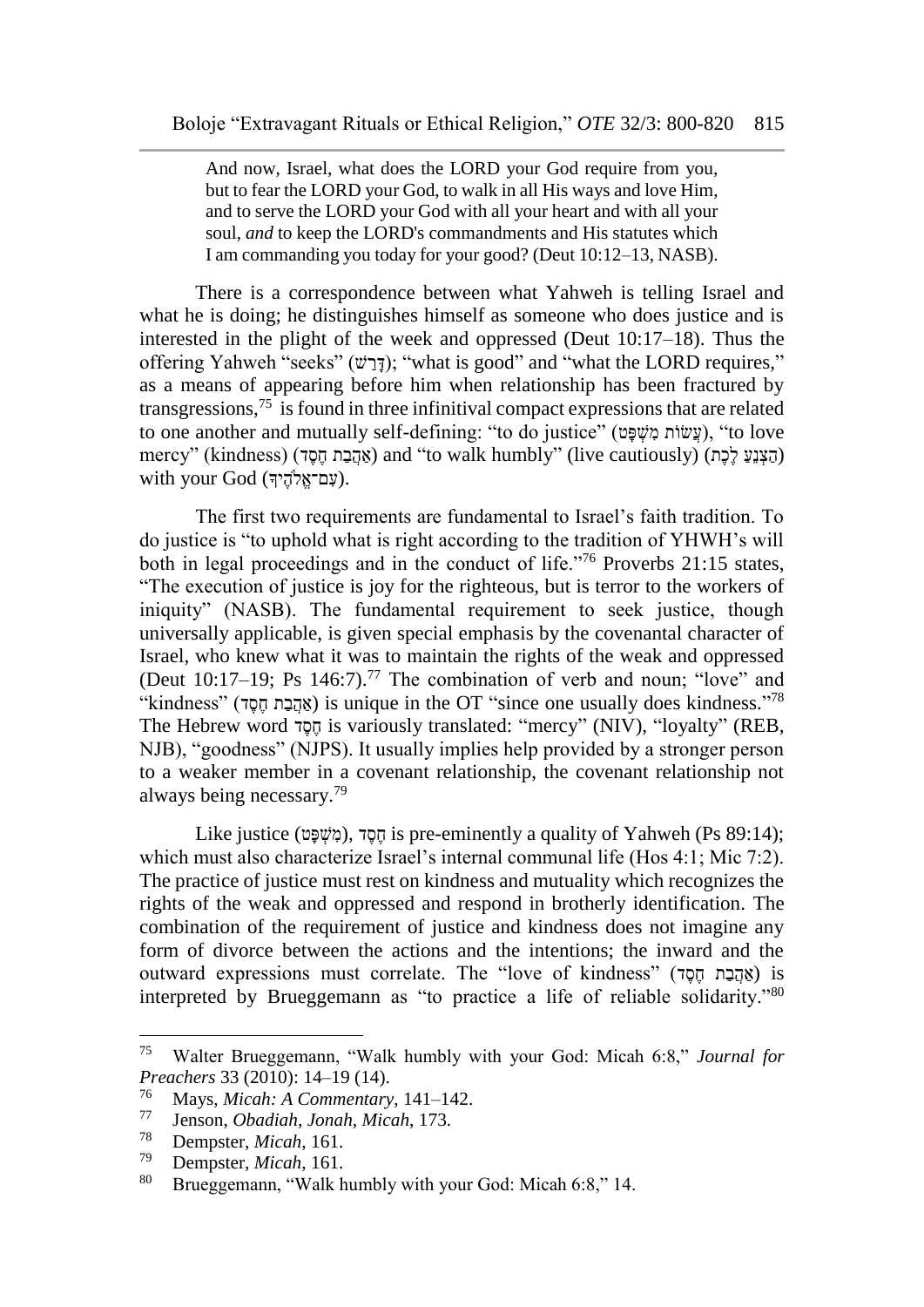Remarkably, the requirements of doing justice and loving kindness are quite clear in the HB/OT but the inclusive summary of the series, traditionally translated as "to walk humbly" (הַצְנֵעַ לֵכָת) with you God is unique to Micah.<sup>81</sup> While walking (הלך) describes a quality of behaviour in relations to the fundamental metaphor of life as a journey, the verb  $\frac{1}{2}$  is used to describe a way of life that is humble, not so much by modesty, as by considered attention to others. According to Hillers, "if correctly translated and explained here, the modifier would refer to employment of discretion, prudence, and wisdom in the religious life."<sup>82</sup> The humility implied here lies not in following one's own presumptuous ways, but in attending to the will and ways of Yahweh.<sup>83</sup> A similar understanding is expressed by Stephen B. Dawes, "The worshipper is to be humble towards God (recognizing his dependence upon him and being willing to subject himself to him?), towards his fellows (being ready to put others first and give himself away in service to them?), and towards himself (shunning undue ambition, and cultivating a realistic sense of his own place and value?)."<sup>84</sup>

The final phrase, "with your God," (ךָיֶלהֱֺם־א ִע (resonates in the traditional covenant description associating Yahweh with "my people" (6:3, 5) and such ideas as: "you shall be my people, and I will be your God" (Jer 30:22; cf. Ex 6:7; Hos 1:9).<sup>85</sup> This idea of walking with God is a fundamental metaphor for Israel, and it contrasts later with walking in the statutes of the house of Omri (6:16). The good that Yahweh requires is the practice of justice, which is a way of loving kindness, and which consequently manifests in walking humbly with God. These are the essential pillars upon which Israel's covenant rests, but which in all of its aspects Israel has miserably been unsuccessful. While the answer does call for sacrifice, it is in fact a different sacrifice from that proposed by the question.

### **E SYNTHESIS AND CONCLUSION**

Micah 6:6–8 presents two basic answers to the core question of how the individual should access Yahweh, especially when there is a dysfunction of relationship arising from violation of covenant requirements. The movement from where the people are to where Yahweh desires for them obviously requires a dramatic transformation of their perspective of ritual and socio-ethical consequences of their covenant relationship with Yahweh. Micah 6:6–8 thus presents a transformation of the situation,<sup>86</sup> as the rhetorical "what" (מָה) develops most clearly into the calm climactic religious instruction of 6:8. The insightful movement from creation  $(6:1b-2)$  to history  $(6:4-5)$  through cult  $(6:6-7)$  to

<sup>&</sup>lt;sup>81</sup> Hyman, "Questions and Response in Micah 6:6–8," 164.<br><sup>82</sup> Hillers *Micah* 70

<sup>82</sup> Hillers, *Micah*, 79.

<sup>83</sup> Mays, *Micah: A Commentary*, 142.

<sup>84</sup> Stephen B. Dawes, "Walking Humbly: Micah 6:8 Revisited," *Scottish Journal of Theology* 41/3 (1988): 331–339 (338).

<sup>85</sup> Jenson, *Obadiah, Jonah, Micah*, 174.

<sup>86</sup> Marrs, "Micah and a Theological Critique of Worship," 199–200.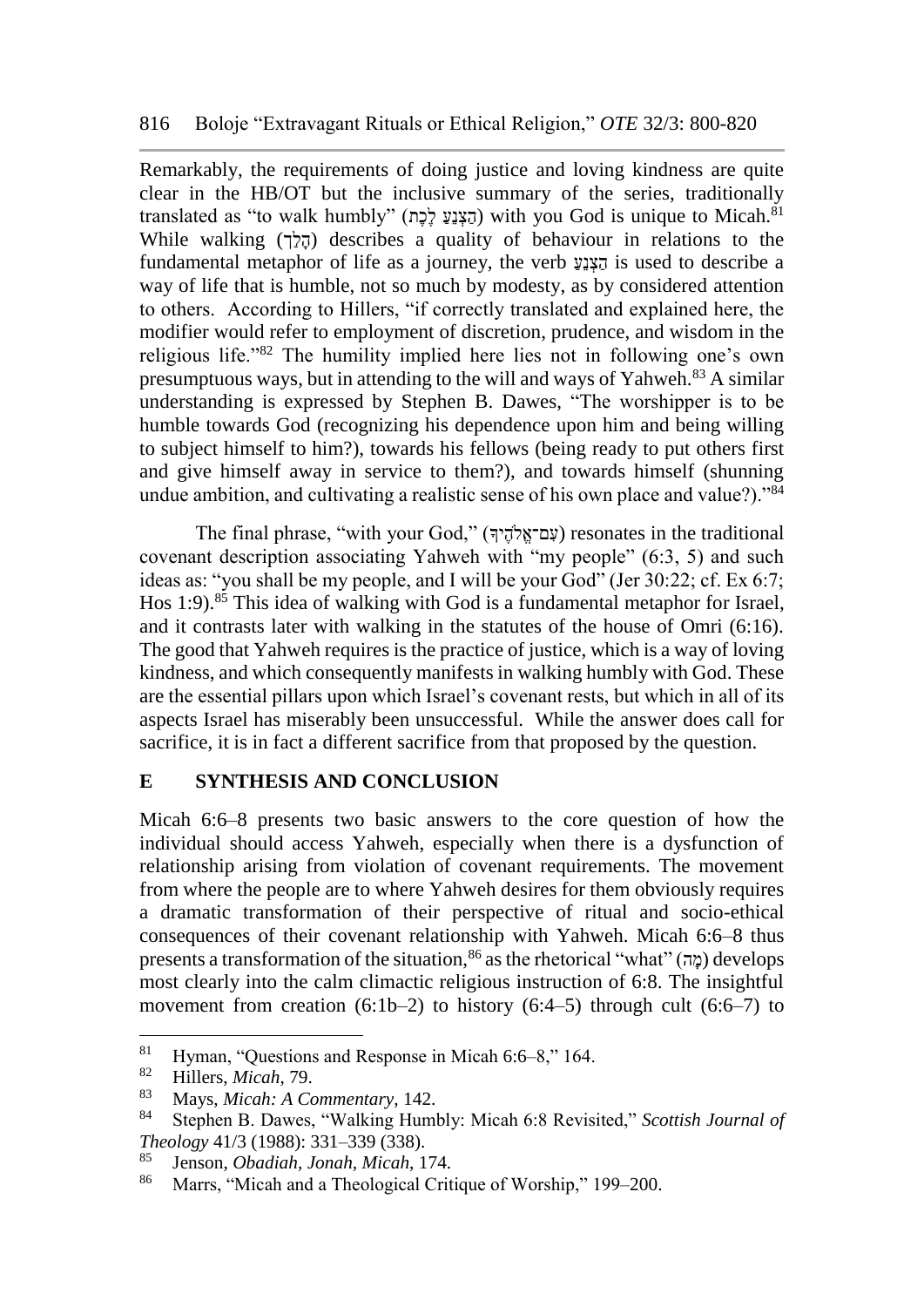ethics and theology (6:8) reaches comprehensively and collectively, all aspects of Israel's life. This characteristic creativity of the combination of different elements in a distinctive manner shows what the basic issue at the core of Israel's faith is. In the light of the historical connections reflected in the literary expression of the emotional and interpersonal aspects of the covenant in the drama of the unit, Micah highlights what Israel must know about Yahweh; "He does not want the gifts of people – no matter how extraordinary, how ornate, how sacrificial."87

The social implications of the Israel/Judah's covenant failures are due to lack of faithfulness, justice (מָשָׁפַּט), and kindness (קָמָה). The people desire reconciliation and they begin realistically and leisurely with qualitative and quantitative proposals that rapidly become impossibly large. Their proposal indicates a bankruptcy and distortion in the moral and theological spheres, consequently the counterproposal of 6:8 is offered as a solution. Obviously, gifts and sacrifices could be means of making atonement for sin (Lev 4–5; 2 Sam 21:3; Ps 54:6), but Micah's critique indicates that these are altogether complete misunderstanding of the place and purpose of sacrifice in the divine-human relationship. If rituals and sacrifices are not congruent with a life of faithfulness with God; rituals without ethical behaviour permeating every aspect of life, are worthless. Something much more than mere ritual performance is required. What is most essential in the divine-human relationship; that which truly defines an ethical religion, as Micah 6:6–8 makes clear is not about increasingly extravagant and extreme extension of cultic practice but personal duty and responsibility for fulfilling that duty in society. The theological and catechetical significance of the sub-unit is captured by A.Vanlier Hunter:

> The good that Yahweh seeks in every person among his people is rooted in making justice and steadfast love the controlling interests in all of life, thereby fostering a relationship with Yahweh that is characterized by paying careful and judicious attention to honoring his claim on all of life. This is the offering Yahweh accepts.<sup>88</sup>

Micah's message is not a rejection of ritual but maintaining the right priorities; it is the demonstration of the inseparable connection between ritual and social responsibility. Like ancient Israel/Judah contemporary faith communities may forget the ultimate sacrifice for God and consequently offer the wrong answers to questions regarding access to God within a context of true religion. They may be obsessed with extravagant and extreme performances of music, powerful sermons by distinguished charismatic and prophetic orators,

<sup>87</sup> <sup>87</sup> Dempster, *Micah*, 163.

<sup>88</sup> A. Vanlier Hunter, *Seek the Lord! A Study of the Meaning and Function of the Exhortations in Amos, Hosea, Isaiah, Micah, and Zephaniah* (Baltimore: St. Mary's Seminary and University, 1982), 252.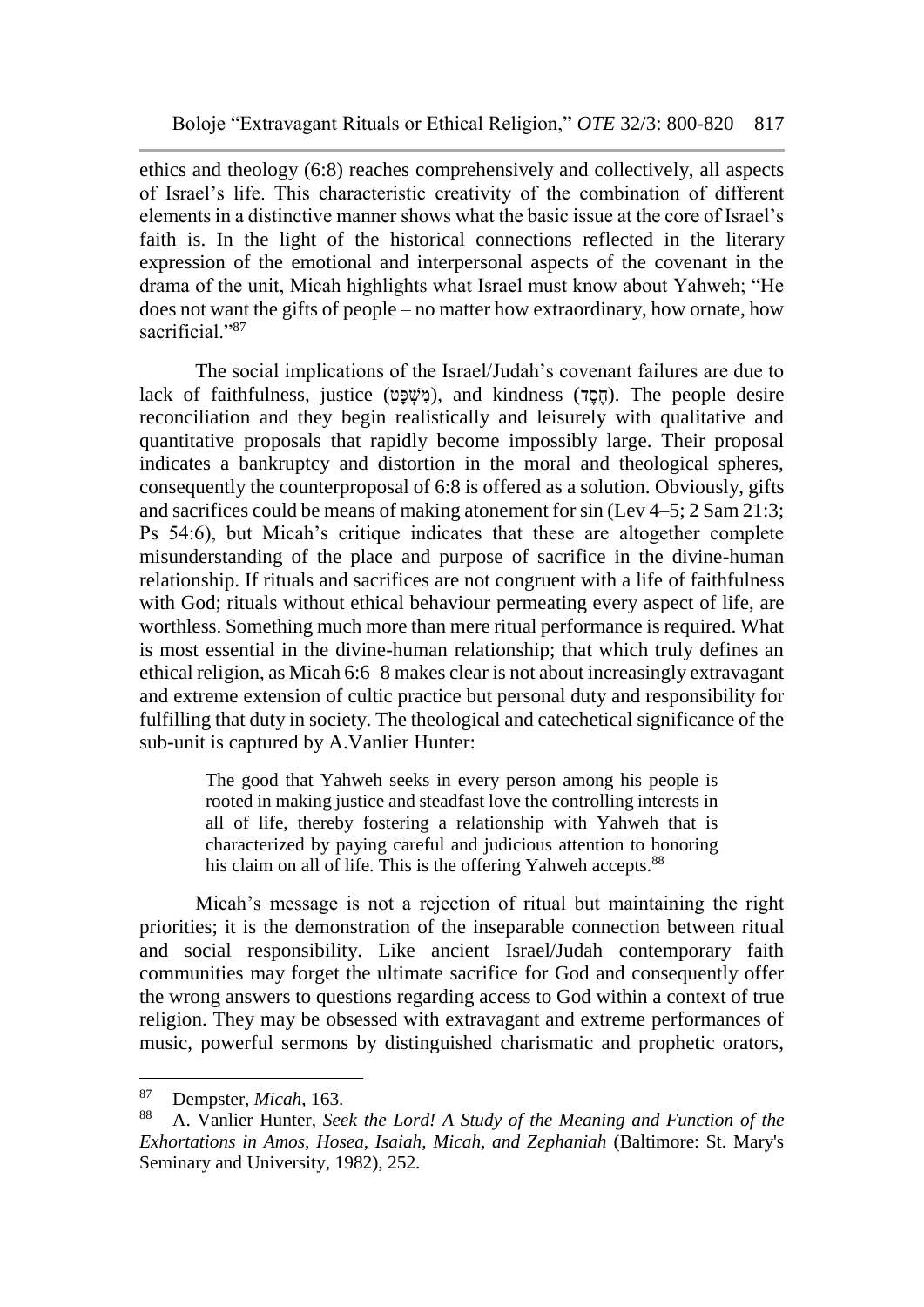extravagant gifts of offerings and donations, super Sundays' commercials and the susceptibility of the evils of empty religion. They might seem to be dwelling in the sacred realm where the name of God is adored and are separated from the concern for social justice, the weak and helpless. On the contrary, Micah's idea of fellowship and walking with God defines such form of extravagant worship divorced from the requirement of justice (מָשׁפּט) and the practice of reliable solidarity (אֲהָבָת חֵסָד), as meaningless. A truly ethical religion as Micah envisions, must exhibit moral coherence, remarkable and dependable solidarity with God and man conforming to social obligations. Most importantly, Micah 6:8 underscores the understanding that ritual and lifestyle go hand in hand, at least in the sight of God. The fundamental requirement of Yahweh is that a personal relationship with him must be manifested in a commitment to ethical living.

#### **BIBLIOGRAPHY**

- Alfaro, Juan I. *Micah: Justice and Loyalty.* Grand Rapids: Eerdmans, 1996.
- Allen, Leslie C. *The Books of Joel, Obadiah, Jonah, and Micah*, NICOT. Grand Rapids: Eerdmans, 1976.
- Andersen, Francis I and Freedman, David N. *Micah*: *A New Translation with Introduction and Commentary*. Anchor Bible 24E. New York: Doubleday, 2000.
- Barker, Kenneth L. "A Literary Analysis of the Book of Micah." *Bibliotheca Sacra* 155 (1998): 437-448.
- Barton, John. "The Prophets and the Cult," Pages 111–122 in *Temple and Worship in Biblical Israel.* Proceedings of the Oxford Old Testament Seminar. Edited by John Day. New York: T&T Clark, 2007.
- Ben Zvi, Ehud *Micah*. Forms of the Old Testament Literature 21B; Grand Rapids: Eerdmans, 2000.
- Berković, Danijel. "Aspects and Modalities of God's Presence in the Old Testament." KAIROS - *Evangelical Journal of Theology* III/1 (2009): 51–72.
- Blenkinsopp, Joseph. *A History of Prophecy in Israel.* Louisville: Westminster John Knox Press, 1996.
- Boloje, Blessing O. "Micah's Theory of the Justice of Judgement (Micah 3:1–12)." *Journal for Semitics* 26/2 (2017):689–710. [https://doi.org/10.25159/1013-8471](https://doi.org/10.25159/1013-8471%20/2948)  [/2948.](https://doi.org/10.25159/1013-8471%20/2948)
- Brueggemann, Walter. "Walk humbly with your God: Micah 6:8." *Journal for Preachers* 33 (2010): 14–19.
	- \_\_\_\_\_\_\_. An introduction to the Old Testament: The Canon and Christian Imagination. Louisville, KY: Westminster John Knox, 2003.
	- \_\_\_\_\_\_\_. *Theology of the Old Testament: Testimony, Dispute, and Advocacy*. Minneapolis: Fortress Press, 1997.
- Carr, David M. *An Introduction to the Old Testament: Sacred Texts and Imperial Contexts of the Hebrew Bible.* Chichester: Blackwell Publishing, 2010.
- Cuffey, Kenneth H. "The Coherence of Micah: A review of Proposals and a New Interpretation." DPhil. Dissertation, Drew University, 1987.
- Dawes, Stephen B. "Walking Humbly: Micah 6:8 Revisited." *Scottish Journal of Theology* 41/3 (1988): 331–339. [https://doi.org/10.1017/s003693060003146x.](https://doi.org/10.1017/s003693060003146x)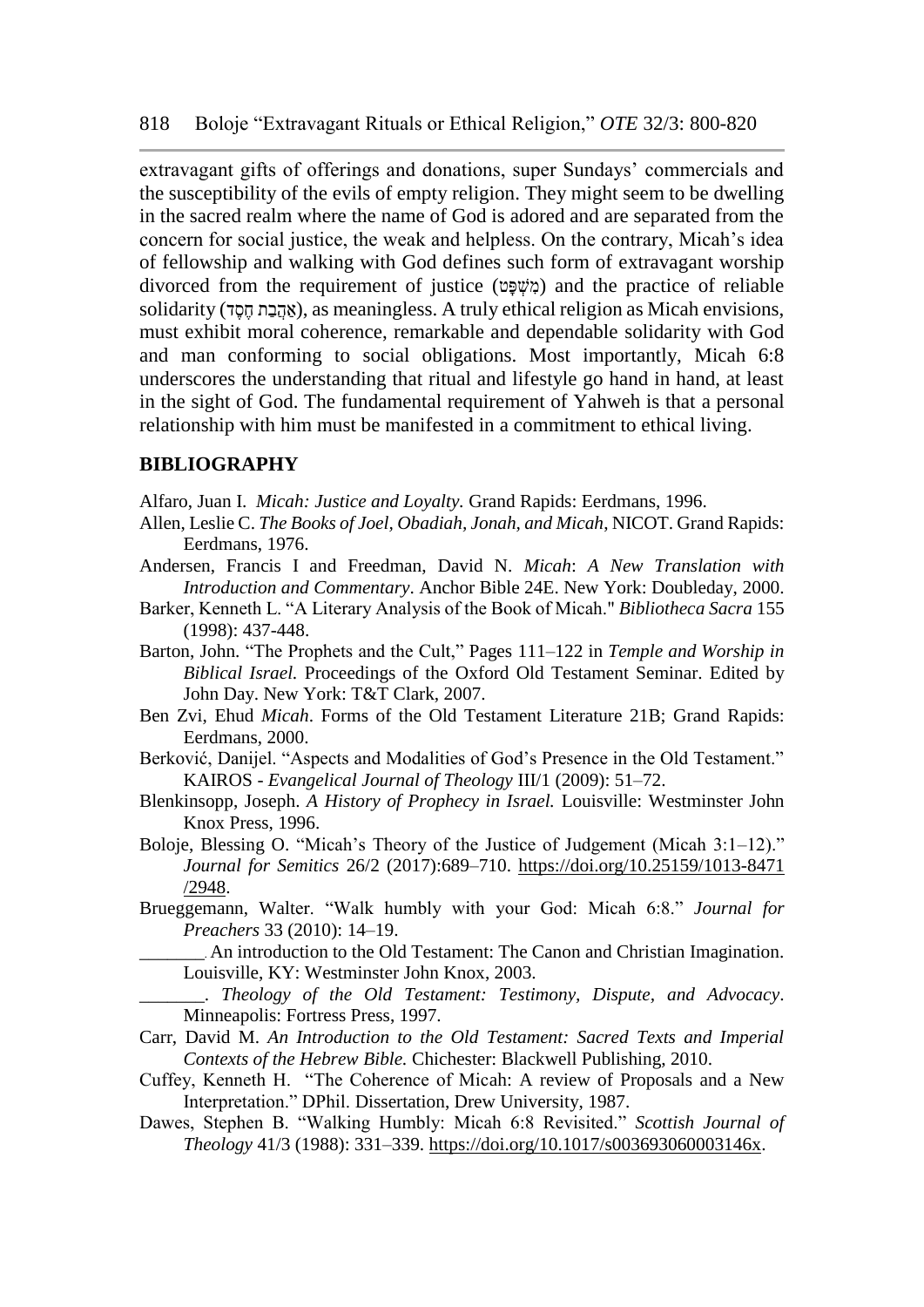- Dempster, Stephen G. *Micah*. The Two Horizons Old Testament Commentary. Grand Rapids, Michigan: William B. Eerdmans Publishing Company, 2017.
- Gowan, Donald E. *Theology of the Prophetic Books: The Death and Resurrection of Israel.* Louisville: Westminster John Knox Press, 1998.
- Hillers, Delbert R. *Micah: A Commentary on the Book of the Prophet Micah.*  Philadelphia: Fortress Press, 1984. [https://doi.org/10.2307/j.ctvb936jr.](https://doi.org/10.2307/j.ctvb936jr)
- Hrobon, Bohdan. *Ethical dimension of the cult in the book of Isaiah*. Beihefte zur Zeitschrift fur die Alttestamentliche Wissenschaft 418. De Gruyter: Berlin/New York, 2010. [https://doi.org/10.1515/9783110247497.](https://doi.org/10.1515/9783110247497)
- Huffmon, Herbert B. "Covenant Lawsuit in the Prophets." *Journal of Biblical Literature* 78 (1959): 285–295. [https://doi.org/10.2307/3264723.](https://doi.org/10.2307/3264723)
- Hunter, A. Vanlier. *Seek the Lord! A Study of the Meaning and Function of the Exhortations in Amos, Hosea, Isaiah, Micah, and Zephaniah*. Baltimore: St. Mary's Seminary and University, 1982.
- Hyman, Ronald T. "Questions and Response in Micah 6:6–8." *Jewish Bible Quarterly 33/* 3 (2005): 157–165.
- Jenson, Philip P. *Obadiah, Jonah, Micah: A Theological Commentary*. Library of Hebrew Bible/Old Testament Studies 496. New York: T &T Clark, 2008.
- Kessler, John. *Old Testament Theology: Divine call and Human Response*. Waco, Texas: Baylor University Press, 2013.
- King, Philip J. *Amos, Hosea, Micah-An Archaeological Commentary.* Philadelphia: The Westminster Press, 1988.
- Lafferty, Theresa V. *The Prophetic Critique of the Priority of the Cult: A Study of Amos 5:21–24 and Isaiah 1:10–17.* Parkway: UMI Dissertation Publishing, 2010.
- Laney, J. Carl "The Role of the Prophets in God's Case against Israel." *Bibliotheca Sacra* 138 (1981): 313–325.
- Longman, Tremper III and Garland, David. *The Expositor's Bible Commentary.*  Nashville, TN: Zondervan, 2008.
- Malchow, Bruce V. "The Rural Prophet: Micah." *Currents in Theology and Mission* 7 (1980): 48–52.
- Marrs, Rick R. "Micah and a Theological Critique of Worship." Pages184–203 in *Worship and the Hebrew Bible: Essays in Honour of John T. Willis*. Edited by M. P. Graham, R. R. Marrs & S. L. McKenzie. JSOT Supplement Series 284. Sheffield: Sheffield Academic Press, 1999.
- Mason, Rex. *Micah, Nahum, and Obadiah.* New York: T&T Clark International, 2004. Mays, James L. *Micah: A Commentary.* London: SCM Press Ltd., 1976.
- McKane, William. *Micah: Introduction and Commentary*. Edinburgh: T. & T. Clark, 1998
- Mignon, Jacob. *The Conceptual Coherence of the Book of Micah.* JSOT Sup 322; Sheffield: Sheffield Academic Press, 2001.
- Miller, Patrick D. *They Cried to the Lord: The Form and Theology of Biblical Prayer*. Minneapolis: Augsburg Press, 1994.
- Mitchell, Eric A. "Micah The Man and His Times." *Southwestern Journal of Theology*  46 (2003): 57–76.
- Nogalski, James D. *The Book of the Twelve: Micah-Malachi*. Macon, Georgia: Smyth & Helwys Publishing, 2011.
- O'Brien, Julia M. *Micah*. Wisdom Commentary 37. Collegeville, Minnesota: Michael Glazier Book, 2015.